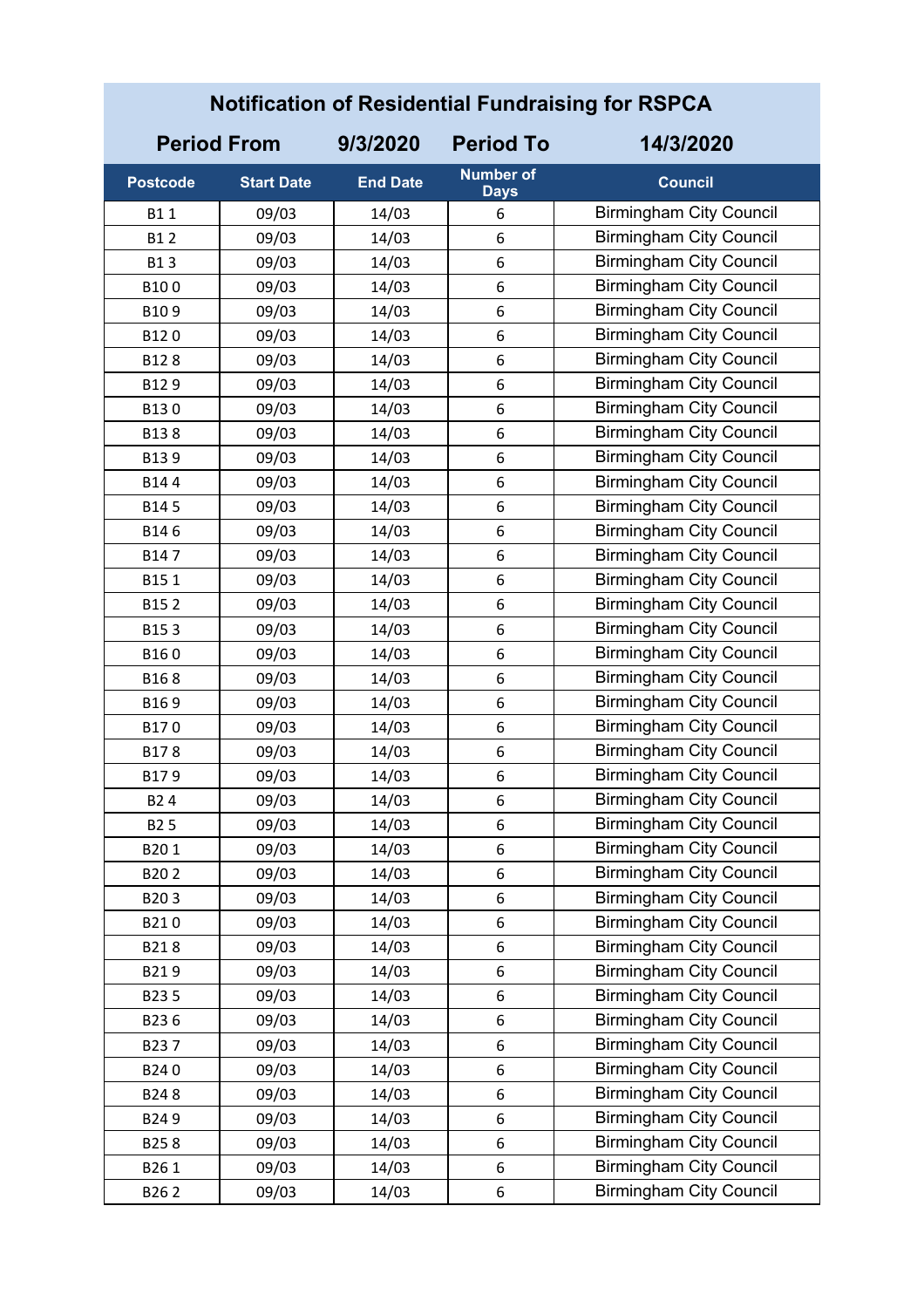| B263       | 09/03 | 14/03 | 6     | <b>Birmingham City Council</b> |
|------------|-------|-------|-------|--------------------------------|
| B276       | 09/03 | 14/03 | 6     | <b>Birmingham City Council</b> |
| B277       | 09/03 | 14/03 | 6     | <b>Birmingham City Council</b> |
| B280       | 09/03 | 14/03 | 6     | <b>Birmingham City Council</b> |
| B288       | 09/03 | 14/03 | 6     | <b>Birmingham City Council</b> |
| B289       | 09/03 | 14/03 | 6     | <b>Birmingham City Council</b> |
| B294       | 09/03 | 14/03 | 6     | <b>Birmingham City Council</b> |
| B295       | 09/03 | 14/03 | 6     | <b>Birmingham City Council</b> |
| B296       | 09/03 | 14/03 | 6     | <b>Birmingham City Council</b> |
| B297       | 09/03 | 14/03 | 6     | <b>Birmingham City Council</b> |
| B3 1       | 09/03 | 14/03 | 6     | <b>Birmingham City Council</b> |
| <b>B32</b> | 09/03 | 14/03 | 6     | <b>Birmingham City Council</b> |
| <b>B33</b> | 09/03 | 14/03 | 6     | <b>Birmingham City Council</b> |
| B301       | 09/03 | 14/03 | 6     | <b>Birmingham City Council</b> |
| B302       | 09/03 | 14/03 | 6     | <b>Birmingham City Council</b> |
| B303       | 09/03 | 14/03 | 6     | <b>Birmingham City Council</b> |
| B311       | 09/03 | 14/03 | 6     | <b>Birmingham City Council</b> |
| B312       | 09/03 | 14/03 | 6     | <b>Birmingham City Council</b> |
| B313       | 09/03 | 14/03 | 6     | <b>Birmingham City Council</b> |
| B314       | 09/03 | 14/03 | 6     | <b>Birmingham City Council</b> |
| B315       | 09/03 | 14/03 | 6     | <b>Birmingham City Council</b> |
| B321       | 09/03 | 14/03 | 6     | <b>Birmingham City Council</b> |
| B322       | 09/03 | 14/03 | 6     | <b>Birmingham City Council</b> |
| B323       | 09/03 | 14/03 | 6     | <b>Birmingham City Council</b> |
| B330       | 09/03 | 14/03 | 6     | <b>Birmingham City Council</b> |
| B338       | 09/03 | 14/03 | 6     | <b>Birmingham City Council</b> |
| B339       | 09/03 | 14/03 | 6     | <b>Birmingham City Council</b> |
| B346       | 09/03 | 14/03 | 6     | <b>Birmingham City Council</b> |
| B347       | 09/03 | 14/03 | 6     | <b>Birmingham City Council</b> |
| B356       | 09/03 | 14/03 | 6     | <b>Birmingham City Council</b> |
| B357       | 09/03 | 14/03 | 6     | <b>Birmingham City Council</b> |
| B368       | 09/03 | 14/03 | 6     | <b>Birmingham City Council</b> |
| B388       | 09/03 | 14/03 | 6     | <b>Birmingham City Council</b> |
| B389       | 09/03 | 14/03 | 6     | <b>Birmingham City Council</b> |
| B46        | 09/03 | 14/03 | 6     | <b>Birmingham City Council</b> |
| B47        | 09/03 | 14/03 | 6     | <b>Birmingham City Council</b> |
| B42 1      | 09/03 | 14/03 | $6\,$ | <b>Birmingham City Council</b> |
| B422       | 09/03 | 14/03 | 6     | <b>Birmingham City Council</b> |
| B437       | 09/03 | 14/03 | 6     | Walsall Metropolitan Borough   |
| B440       | 09/03 | 14/03 | 6     | <b>Birmingham City Council</b> |
| B448       | 09/03 | 14/03 | 6     | <b>Birmingham City Council</b> |
| B449       | 09/03 | 14/03 | 6     | <b>Birmingham City Council</b> |
| <b>B54</b> | 09/03 | 14/03 | 6     | <b>Birmingham City Council</b> |
| <b>B55</b> | 09/03 | 14/03 | 6     | <b>Birmingham City Council</b> |
| B56        | 09/03 | 14/03 | 6     | <b>Birmingham City Council</b> |
| <b>B57</b> | 09/03 | 14/03 | 6     | <b>Birmingham City Council</b> |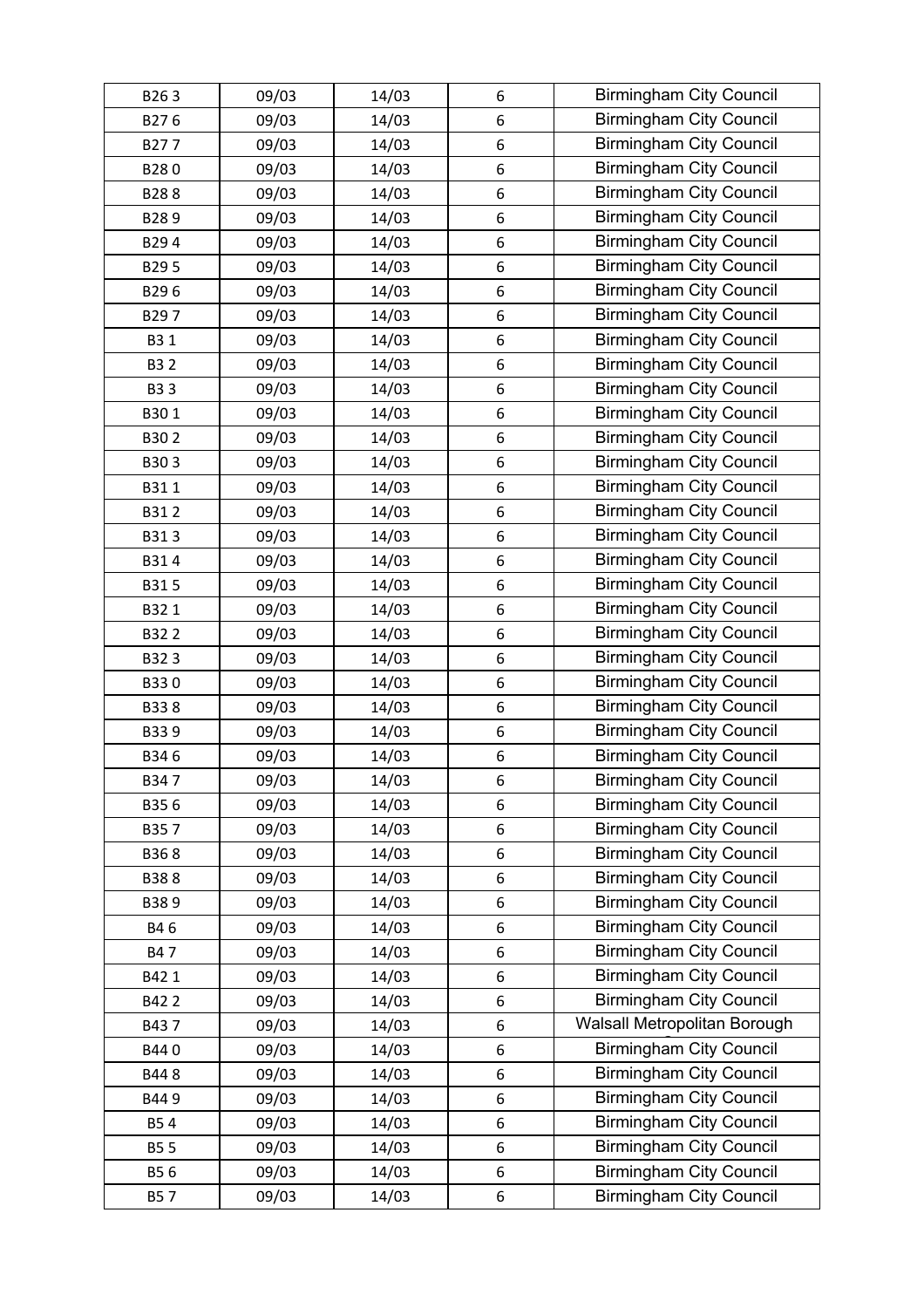| B64          | 09/03 | 14/03 | 6                | <b>Birmingham City Council</b>  |
|--------------|-------|-------|------------------|---------------------------------|
| B6 5         | 09/03 | 14/03 | 6                | <b>Birmingham City Council</b>  |
| B66          | 09/03 | 14/03 | 6                | <b>Birmingham City Council</b>  |
| B67          | 09/03 | 14/03 | 6                | <b>Birmingham City Council</b>  |
| B74          | 09/03 | 14/03 | 6                | <b>Birmingham City Council</b>  |
| B75          | 09/03 | 14/03 | 6                | <b>Birmingham City Council</b>  |
| B721         | 09/03 | 14/03 | 6                | <b>Birmingham City Council</b>  |
| B735         | 09/03 | 14/03 | 6                | <b>Birmingham City Council</b>  |
| B736         | 09/03 | 14/03 | 6                | <b>Birmingham City Council</b>  |
| B742         | 09/03 | 14/03 | 6                | <b>Birmingham City Council</b>  |
| B743         | 09/03 | 14/03 | 6                | Walsall Metropolitan Borough    |
| B744         | 09/03 | 14/03 | 6                | <b>Birmingham City Council</b>  |
| B755         | 09/03 | 14/03 | 6                | <b>Birmingham City Council</b>  |
| B756         | 09/03 | 14/03 | 6                | <b>Birmingham City Council</b>  |
| B757         | 09/03 | 14/03 | 6                | <b>Birmingham City Council</b>  |
| B761         | 09/03 | 14/03 | 6                | <b>Birmingham City Council</b>  |
| B762         | 09/03 | 14/03 | 6                | <b>Birmingham City Council</b>  |
| B81          | 09/03 | 14/03 | 6                | <b>Birmingham City Council</b>  |
| <b>B82</b>   | 09/03 | 14/03 | 6                | <b>Birmingham City Council</b>  |
| B83          | 09/03 | 14/03 | 6                | <b>Birmingham City Council</b>  |
| B94          | 09/03 | 14/03 | 6                | <b>Birmingham City Council</b>  |
| B9 5         | 09/03 | 14/03 | 6                | <b>Birmingham City Council</b>  |
| <b>BN200</b> | 09/03 | 14/03 | 6                | <b>Wealden District Council</b> |
| <b>BN245</b> | 09/03 | 14/03 | 6                | <b>Wealden District Council</b> |
| <b>BN246</b> | 09/03 | 14/03 | $\boldsymbol{6}$ | <b>Wealden District Council</b> |
| <b>BN254</b> | 09/03 | 14/03 | 6                | <b>Wealden District Council</b> |
| <b>BN265</b> | 09/03 | 14/03 | 6                | <b>Wealden District Council</b> |
| <b>BN266</b> | 09/03 | 14/03 | 6                | <b>Wealden District Council</b> |
| BN271        | 09/03 | 14/03 | 6                | <b>Wealden District Council</b> |
| <b>BN272</b> | 09/03 | 14/03 | 6                | <b>Wealden District Council</b> |
| <b>BN273</b> | 09/03 | 14/03 | 6                | <b>Wealden District Council</b> |
| <b>BN274</b> | 09/03 | 14/03 | 6                | <b>Wealden District Council</b> |
| <b>BN86</b>  | 09/03 | 14/03 | 6                | <b>Wealden District Council</b> |
| <b>BS11</b>  | 09/03 | 14/03 | 6                | <b>Bristol City Council</b>     |
| <b>BS12</b>  | 09/03 | 14/03 | 6                | <b>Bristol City Council</b>     |
| <b>BS13</b>  | 09/03 | 14/03 | 6                | <b>Bristol City Council</b>     |
| <b>BS14</b>  | 09/03 | 14/03 | 6                | <b>Bristol City Council</b>     |
| <b>BS15</b>  | 09/03 | 14/03 | 6                | <b>Bristol City Council</b>     |
| <b>BS16</b>  | 09/03 | 14/03 | 6                | <b>Bristol City Council</b>     |
| <b>BS19</b>  | 09/03 | 14/03 | 6                | <b>Bristol City Council</b>     |
| <b>BS20</b>  | 09/03 | 14/03 | 6                | <b>Bristol City Council</b>     |
| <b>BS22</b>  | 09/03 | 14/03 | 6                | <b>Bristol City Council</b>     |
| <b>BS28</b>  | 09/03 | 14/03 | 6                | <b>Bristol City Council</b>     |
| <b>BS29</b>  | 09/03 | 14/03 | 6                | <b>Bristol City Council</b>     |
| <b>BS31</b>  | 09/03 | 14/03 | 6                | <b>Bristol City Council</b>     |
| <b>BS32</b>  | 09/03 | 14/03 | 6                | <b>Bristol City Council</b>     |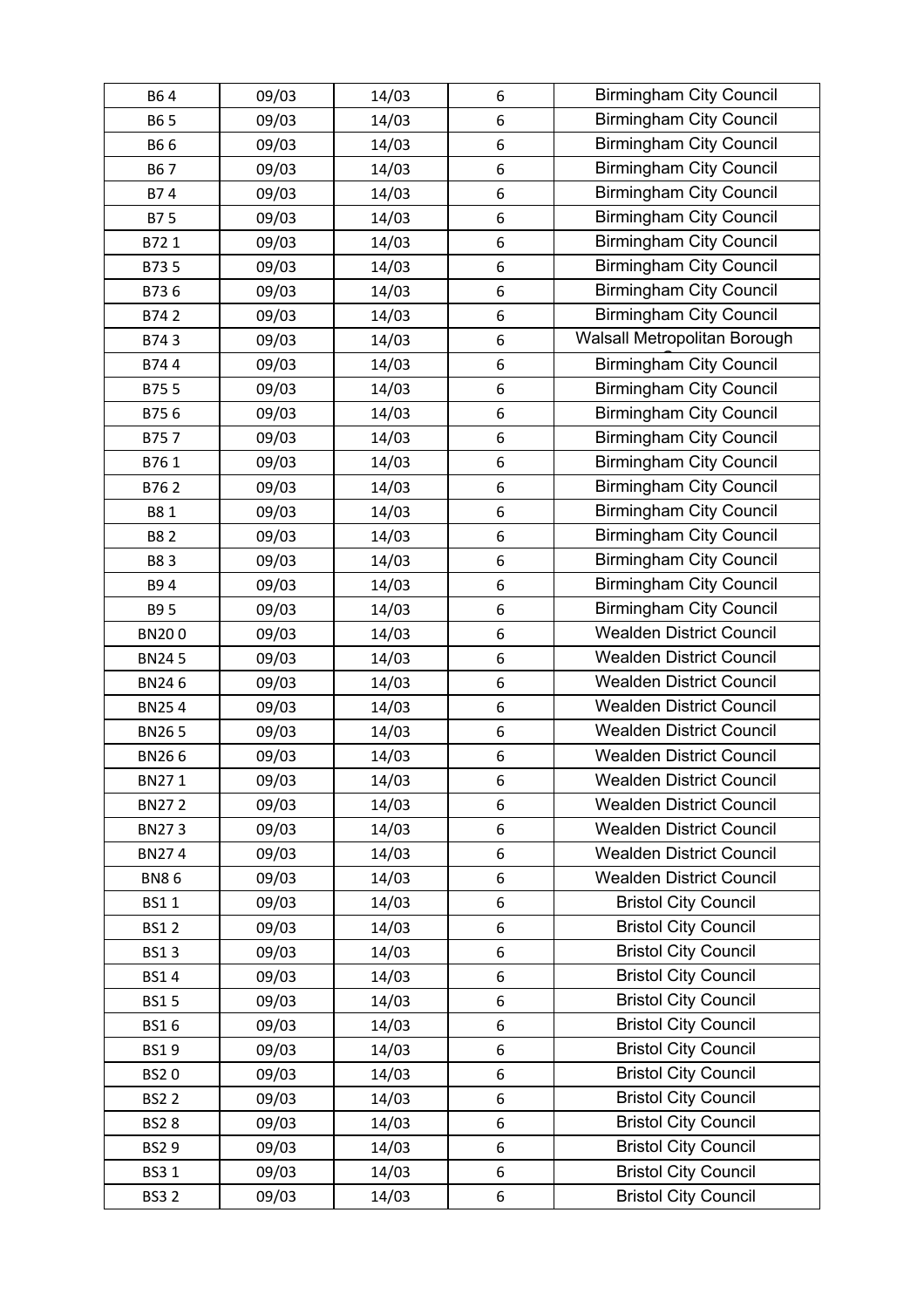| <b>BS33</b> | 09/03 | 14/03 | 6 | <b>Bristol City Council</b>      |
|-------------|-------|-------|---|----------------------------------|
| <b>BS34</b> | 09/03 | 14/03 | 6 | <b>Bristol City Council</b>      |
| <b>BS35</b> | 09/03 | 14/03 | 6 | <b>Bristol City Council</b>      |
| <b>BS39</b> | 09/03 | 14/03 | 6 | <b>Bristol City Council</b>      |
| <b>BS41</b> | 09/03 | 14/03 | 6 | <b>Bristol City Council</b>      |
| <b>BS42</b> | 09/03 | 14/03 | 6 | <b>Bristol City Council</b>      |
| <b>BS43</b> | 09/03 | 14/03 | 6 | <b>Bristol City Council</b>      |
| <b>BS44</b> | 09/03 | 14/03 | 6 | <b>Bristol City Council</b>      |
| <b>BS45</b> | 09/03 | 14/03 | 6 | <b>Bristol City Council</b>      |
| <b>BS49</b> | 09/03 | 14/03 | 6 | <b>Bristol City Council</b>      |
| <b>BS50</b> | 09/03 | 14/03 | 6 | <b>Bristol City Council</b>      |
| <b>BS55</b> | 09/03 | 14/03 | 6 | <b>Bristol City Council</b>      |
| <b>BS56</b> | 09/03 | 14/03 | 6 | <b>Bristol City Council</b>      |
| <b>BS57</b> | 09/03 | 14/03 | 6 | <b>Bristol City Council</b>      |
| <b>BS58</b> | 09/03 | 14/03 | 6 | <b>Bristol City Council</b>      |
| <b>BS59</b> | 09/03 | 14/03 | 6 | <b>Bristol City Council</b>      |
| <b>BS65</b> | 09/03 | 14/03 | 6 | <b>Bristol City Council</b>      |
| <b>BS66</b> | 09/03 | 14/03 | 6 | <b>Bristol City Council</b>      |
| <b>BS67</b> | 09/03 | 14/03 | 6 | <b>Bristol City Council</b>      |
| <b>BS69</b> | 09/03 | 14/03 | 6 | <b>Bristol City Council</b>      |
| <b>BS70</b> | 09/03 | 14/03 | 6 | <b>Bristol City Council</b>      |
| <b>BS78</b> | 09/03 | 14/03 | 6 | <b>Bristol City Council</b>      |
| <b>BS79</b> | 09/03 | 14/03 | 6 | <b>Bristol City Council</b>      |
| <b>BS81</b> | 09/03 | 14/03 | 6 | <b>Bristol City Council</b>      |
| <b>BS82</b> | 09/03 | 14/03 | 6 | <b>Bristol City Council</b>      |
| <b>BS83</b> | 09/03 | 14/03 | 6 | <b>Bristol City Council</b>      |
| <b>BS84</b> | 09/03 | 14/03 | 6 | <b>Bristol City Council</b>      |
| <b>BS89</b> | 09/03 | 14/03 | 6 | <b>Bristol City Council</b>      |
| <b>BS90</b> | 09/03 | 14/03 | 6 | <b>Bristol City Council</b>      |
| <b>BS91</b> | 09/03 | 14/03 | 6 | <b>Bristol City Council</b>      |
| <b>BS92</b> | 09/03 | 14/03 | 6 | <b>Bristol City Council</b>      |
| <b>BS93</b> | 09/03 | 14/03 | 6 | <b>Bristol City Council</b>      |
| <b>BS94</b> | 09/03 | 14/03 | 6 | <b>Bristol City Council</b>      |
| <b>CA87</b> | 09/03 | 14/03 | 6 | <b>Tynedale District Council</b> |
| CF101       | 09/03 | 14/03 | 6 | <b>City of Cardiff Council</b>   |
| CF102       | 09/03 | 14/03 | 6 | <b>City of Cardiff Council</b>   |
| CF103       | 09/03 | 14/03 | 6 | City of Cardiff Council          |
| CF104       | 09/03 | 14/03 | 6 | <b>City of Cardiff Council</b>   |
| CF105       | 09/03 | 14/03 | 6 | <b>City of Cardiff Council</b>   |
| CF230       | 09/03 | 14/03 | 6 | <b>City of Cardiff Council</b>   |
| CF23 5      | 09/03 | 14/03 | 6 | <b>City of Cardiff Council</b>   |
| CF236       | 09/03 | 14/03 | 6 | <b>City of Cardiff Council</b>   |
| CF237       | 09/03 | 14/03 | 6 | <b>City of Cardiff Council</b>   |
| CF238       | 09/03 | 14/03 | 6 | <b>City of Cardiff Council</b>   |
| CF239       | 09/03 | 14/03 | 6 | <b>City of Cardiff Council</b>   |
| CF24 1      | 09/03 | 14/03 | 6 | <b>City of Cardiff Council</b>   |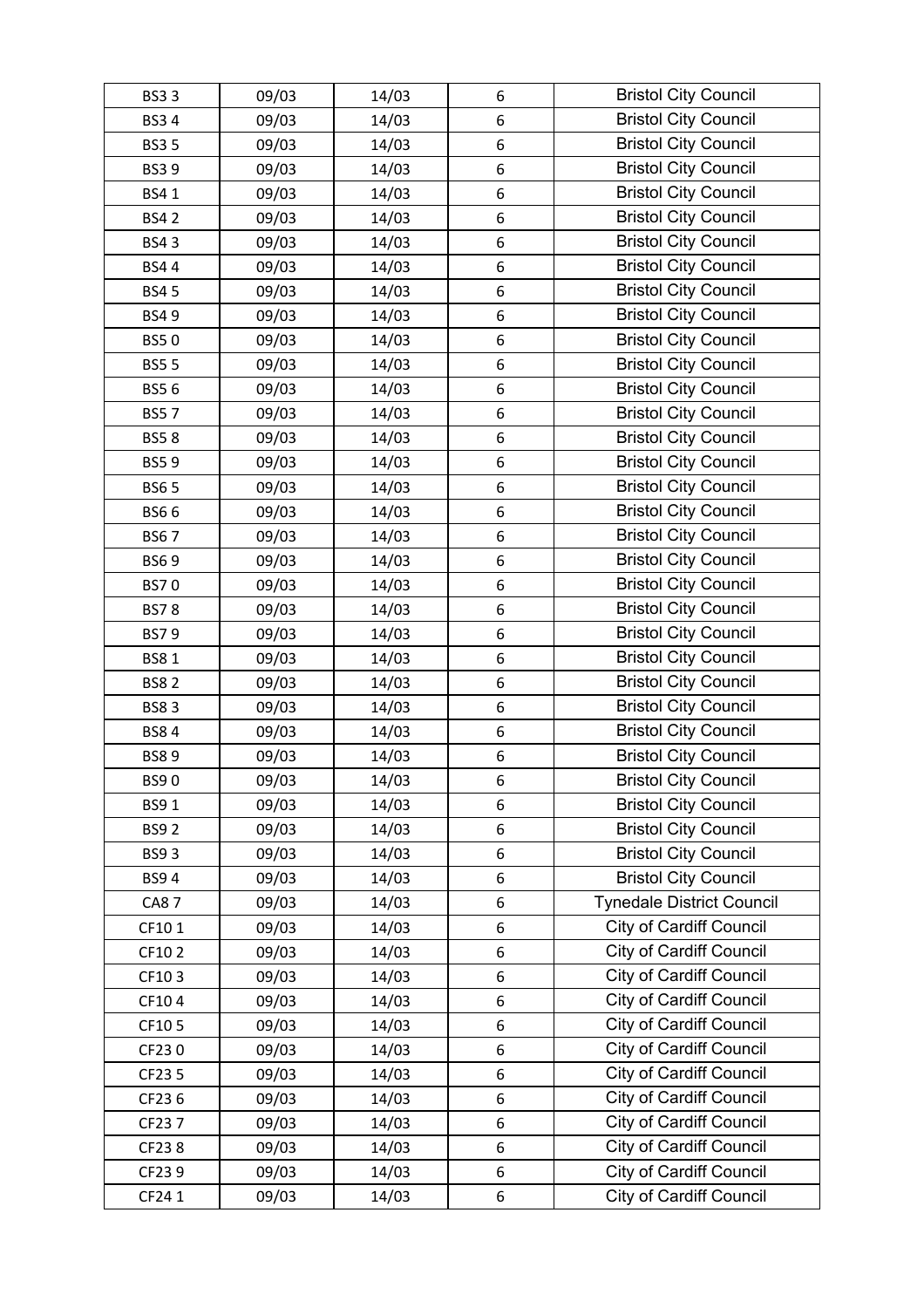| CF24 2      | 09/03 | 14/03 | 6 | <b>City of Cardiff Council</b>          |
|-------------|-------|-------|---|-----------------------------------------|
| CF243       | 09/03 | 14/03 | 6 | <b>City of Cardiff Council</b>          |
| CF244       | 09/03 | 14/03 | 6 | <b>City of Cardiff Council</b>          |
| CF24 5      | 09/03 | 14/03 | 6 | <b>City of Cardiff Council</b>          |
| CH420       | 09/03 | 14/03 | 6 | <b>Wirral Council</b>                   |
| CH42 1      | 09/03 | 14/03 | 6 | <b>Wirral Council</b>                   |
| CH42 2      | 09/03 | 14/03 | 6 | <b>Wirral Council</b>                   |
| CH423       | 09/03 | 14/03 | 6 | <b>Wirral Council</b>                   |
| CH42 4      | 09/03 | 14/03 | 6 | <b>Wirral Council</b>                   |
| CH42 5      | 09/03 | 14/03 | 6 | <b>Wirral Council</b>                   |
| CH426       | 09/03 | 14/03 | 6 | <b>Wirral Council</b>                   |
| CH427       | 09/03 | 14/03 | 6 | <b>Wirral Council</b>                   |
| CH428       | 09/03 | 14/03 | 6 | <b>Wirral Council</b>                   |
| CH429       | 09/03 | 14/03 | 6 | <b>Wirral Council</b>                   |
| CH490       | 09/03 | 14/03 | 6 | <b>Wirral Council</b>                   |
| CH49 1      | 09/03 | 14/03 | 6 | <b>Wirral Council</b>                   |
| CH49 2      | 09/03 | 14/03 | 6 | <b>Wirral Council</b>                   |
| CH493       | 09/03 | 14/03 | 6 | <b>Wirral Council</b>                   |
| CH494       | 09/03 | 14/03 | 6 | <b>Wirral Council</b>                   |
| CH49 5      | 09/03 | 14/03 | 6 | <b>Wirral Council</b>                   |
| CH496       | 09/03 | 14/03 | 6 | <b>Wirral Council</b>                   |
| CH497       | 09/03 | 14/03 | 6 | <b>Wirral Council</b>                   |
| CH498       | 09/03 | 14/03 | 6 | <b>Wirral Council</b>                   |
| CH499       | 09/03 | 14/03 | 6 | <b>Wirral Council</b>                   |
| CH660       | 09/03 | 14/03 | 6 | <b>Chester West and Chester Council</b> |
| CH66 1      | 09/03 | 14/03 | 6 | <b>Chester West and Chester Council</b> |
| CH66 2      | 09/03 | 14/03 | 6 | <b>Chester West and Chester Council</b> |
| CH663       | 09/03 | 14/03 | 6 | <b>Chester West and Chester Council</b> |
| CH664       | 09/03 | 14/03 | 6 | <b>Chester West and Chester Council</b> |
| CH66 5      | 09/03 | 14/03 | 6 | <b>Chester West and Chester Council</b> |
| CH666       | 09/03 | 14/03 | 6 | <b>Chester West and Chester Council</b> |
| CH667       | 09/03 | 14/03 | 6 | <b>Chester West and Chester Council</b> |
| CH668       | 09/03 | 14/03 | 6 | <b>Chester West and Chester Council</b> |
| CH669       | 09/03 | 14/03 | 6 | <b>Chester West and Chester Council</b> |
| CR5 1       | 09/03 | 14/03 | 6 | London Borough of Croydon               |
| <b>CR52</b> | 09/03 | 14/03 | 6 | London Borough of Croydon               |
| <b>CR53</b> | 09/03 | 14/03 | 6 | London Borough of Croydon               |
| CT11        | 09/03 | 14/03 | 6 | <b>Canterbury City Council</b>          |
| CT1 2       | 09/03 | 14/03 | 6 | <b>Canterbury City Council</b>          |
| CT13        | 09/03 | 14/03 | 6 | <b>Canterbury City Council</b>          |
| CT19        | 09/03 | 14/03 | 6 | <b>Canterbury City Council</b>          |
| CT101       | 09/03 | 14/03 | 6 | <b>Thanet District Council</b>          |
| CT102       | 09/03 | 14/03 | 6 | <b>Thanet District Council</b>          |
| CT103       | 09/03 | 14/03 | 6 | <b>Thanet District Council</b>          |
| CT109       | 09/03 | 14/03 | 6 | <b>Thanet District Council</b>          |
| CT20        | 09/03 | 14/03 | 6 | <b>Canterbury City Council</b>          |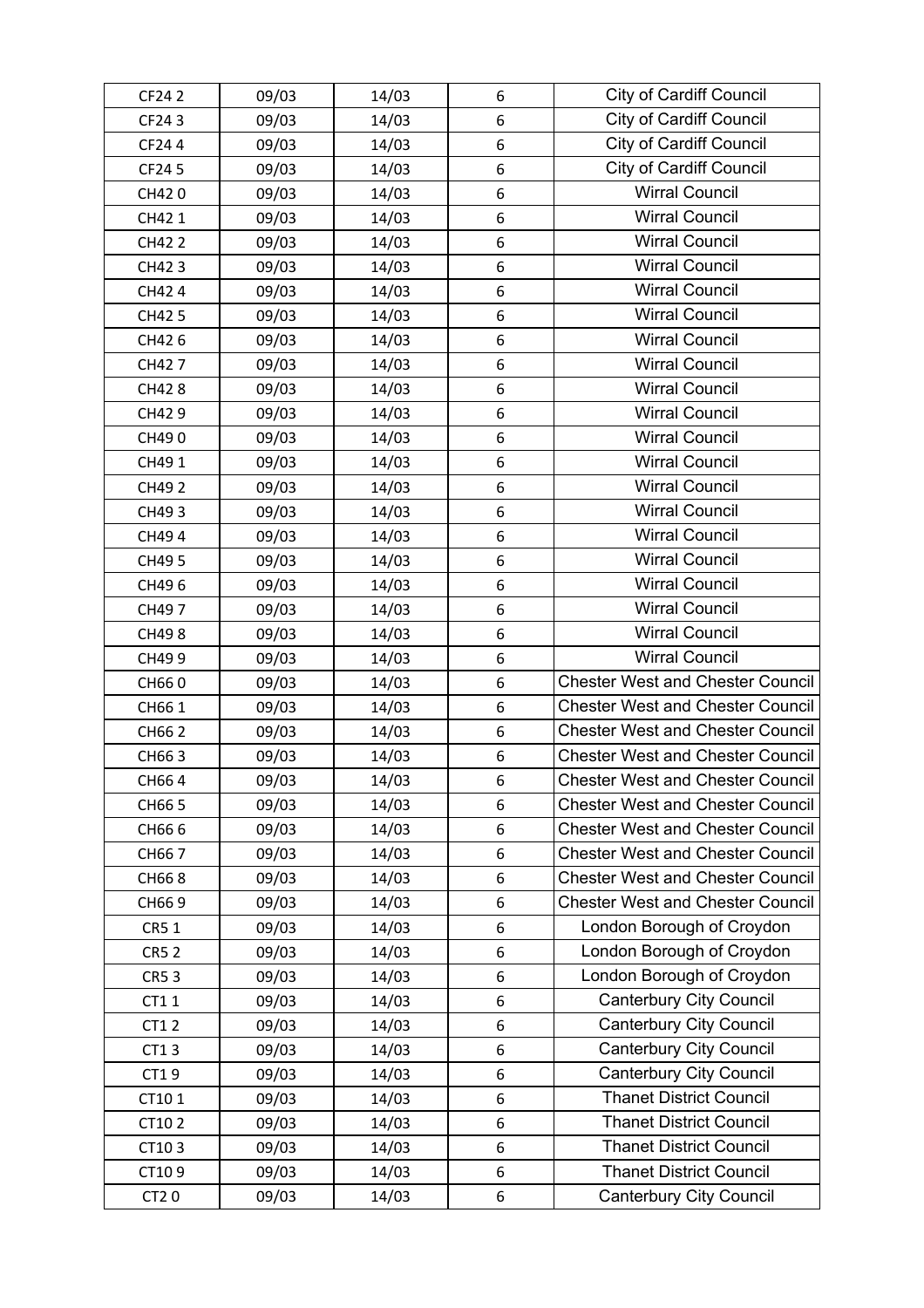| CT2 7        | 09/03 | 14/03 | 6 | <b>Canterbury City Council</b>     |
|--------------|-------|-------|---|------------------------------------|
| CT28         | 09/03 | 14/03 | 6 | <b>Canterbury City Council</b>     |
| CT2 9        | 09/03 | 14/03 | 6 | <b>Canterbury City Council</b>     |
| CT3 1        | 09/03 | 14/03 | 6 | <b>Dover District Council</b>      |
| CT3 2        | 09/03 | 14/03 | 6 | Dover District Council             |
| CT3 3        | 09/03 | 14/03 | 6 | <b>Dover District Council</b>      |
| CT3 4        | 09/03 | 14/03 | 6 | <b>Canterbury City Council</b>     |
| <b>CT88</b>  | 09/03 | 14/03 | 6 | <b>Thanet District Council</b>     |
| CT90         | 09/03 | 14/03 | 6 | <b>Thanet District Council</b>     |
| CT9 1        | 09/03 | 14/03 | 6 | <b>Thanet District Council</b>     |
| CT9 2        | 09/03 | 14/03 | 6 | <b>Thanet District Council</b>     |
| CT93         | 09/03 | 14/03 | 6 | <b>Thanet District Council</b>     |
| CT9 4        | 09/03 | 14/03 | 6 | <b>Thanet District Council</b>     |
| CT9 5        | 09/03 | 14/03 | 6 | <b>Thanet District Council</b>     |
| CT9 9        | 09/03 | 14/03 | 6 | <b>Thanet District Council</b>     |
| DA110        | 09/03 | 14/03 | 6 | <b>Gravesham District Council</b>  |
| DA117        | 09/03 | 14/03 | 6 | <b>Gravesham District Council</b>  |
| DA118        | 09/03 | 14/03 | 6 | <b>Gravesham District Council</b>  |
| DA119        | 09/03 | 14/03 | 6 | <b>Gravesham District Council</b>  |
| DA12 1       | 09/03 | 14/03 | 6 | <b>Gravesham District Council</b>  |
| DA12 2       | 09/03 | 14/03 | 6 | <b>Gravesham District Council</b>  |
| DA123        | 09/03 | 14/03 | 6 | <b>Gravesham District Council</b>  |
| DA12 4       | 09/03 | 14/03 | 6 | <b>Gravesham District Council</b>  |
| DA12 5       | 09/03 | 14/03 | 6 | <b>Gravesham District Council</b>  |
| DA130        | 09/03 | 14/03 | 6 | <b>Gravesham District Council</b>  |
| DE127        | 09/03 | 14/03 | 6 | North West Leicestershire District |
| <b>DE552</b> | 09/03 | 14/03 | 6 | <b>Bolsover District Council</b>   |
| DE553        | 09/03 | 14/03 | 6 | <b>Bolsover District Council</b>   |
| <b>DE555</b> | 09/03 | 14/03 | 6 | <b>Bolsover District Council</b>   |
| DE74 2       | 09/03 | 14/03 | 6 | North West Leicestershire District |
| DN104        | 09/03 | 14/03 | 6 | <b>Bassetlaw District Council</b>  |
| <b>DN105</b> | 09/03 | 14/03 | 6 | <b>Bassetlaw District Council</b>  |
| <b>DN118</b> | 09/03 | 14/03 | 6 | <b>Bassetlaw District Council</b>  |
| DN211        | 09/03 | 14/03 | 6 | <b>Bassetlaw District Council</b>  |
| DN220        | 09/03 | 14/03 | 6 | <b>Bassetlaw District Council</b>  |
| DN226        | 09/03 | 14/03 | 6 | <b>Bassetlaw District Council</b>  |
| DN227        | 09/03 | 14/03 | 6 | <b>Bassetlaw District Council</b>  |
| <b>DN228</b> | 09/03 | 14/03 | 6 | <b>Bassetlaw District Council</b>  |
| DN229        | 09/03 | 14/03 | 6 | <b>Bassetlaw District Council</b>  |
| DN311        | 09/03 | 14/03 | 6 | North East Lincolnshire Council    |
| DN312        | 09/03 | 14/03 | 6 | North East Lincolnshire Council    |
| DN313        | 09/03 | 14/03 | 6 | North East Lincolnshire Council    |
| DN320        | 09/03 | 14/03 | 6 | North East Lincolnshire Council    |
| DN327        | 09/03 | 14/03 | 6 | North East Lincolnshire Council    |
| DN328        | 09/03 | 14/03 | 6 | North East Lincolnshire Council    |
| DN329        | 09/03 | 14/03 | 6 | North East Lincolnshire Council    |
|              |       |       |   |                                    |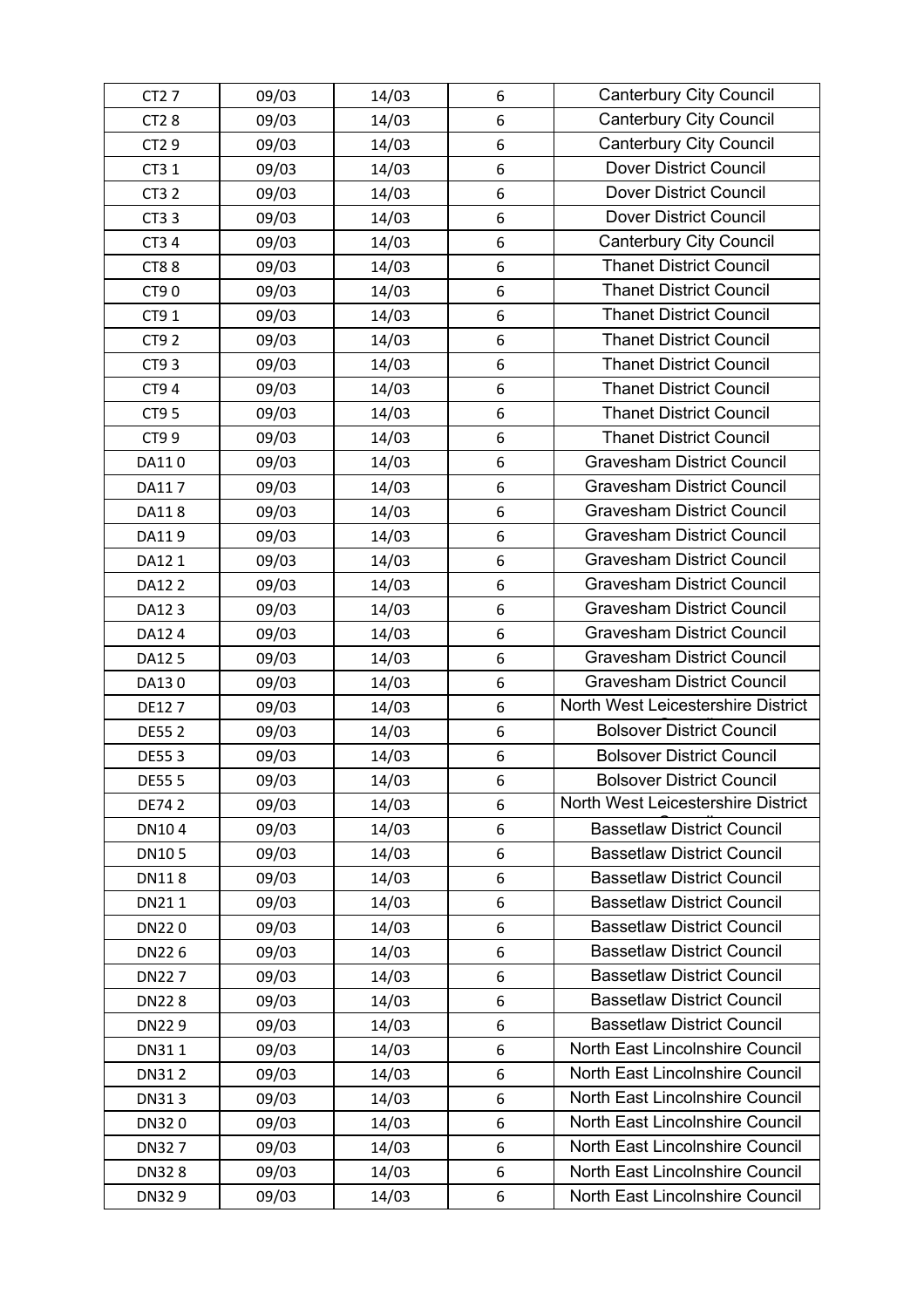| DN331        | 09/03 | 14/03 | 6                | North East Lincolnshire Council  |
|--------------|-------|-------|------------------|----------------------------------|
| <b>DN332</b> | 09/03 | 14/03 | 6                | North East Lincolnshire Council  |
| DN333        | 09/03 | 14/03 | $\boldsymbol{6}$ | North East Lincolnshire Council  |
| DN344        | 09/03 | 14/03 | $\,6\,$          | North East Lincolnshire Council  |
| DN345        | 09/03 | 14/03 | $\boldsymbol{6}$ | North East Lincolnshire Council  |
| DN350        | 09/03 | 14/03 | $6\phantom{1}6$  | North East Lincolnshire Council  |
| <b>DN357</b> | 09/03 | 14/03 | 6                | North East Lincolnshire Council  |
| <b>DN358</b> | 09/03 | 14/03 | $6\phantom{1}6$  | North East Lincolnshire Council  |
| DN359        | 09/03 | 14/03 | $\boldsymbol{6}$ | North East Lincolnshire Council  |
| DN364        | 09/03 | 14/03 | 6                | North East Lincolnshire Council  |
| DN370        | 09/03 | 14/03 | $\boldsymbol{6}$ | North East Lincolnshire Council  |
| <b>DN377</b> | 09/03 | 14/03 | $\,6\,$          | North East Lincolnshire Council  |
| DN379        | 09/03 | 14/03 | $\boldsymbol{6}$ | North East Lincolnshire Council  |
| DN401        | 09/03 | 14/03 | $6\phantom{1}6$  | North East Lincolnshire Council  |
| DN402        | 09/03 | 14/03 | $6\phantom{1}6$  | North East Lincolnshire Council  |
| DN417        | 09/03 | 14/03 | 6                | North East Lincolnshire Council  |
| DN418        | 09/03 | 14/03 | $6\phantom{1}6$  | North East Lincolnshire Council  |
| DY117        | 09/03 | 14/03 | 6                | <b>Wychavon District Council</b> |
| DY139        | 09/03 | 14/03 | $\boldsymbol{6}$ | <b>Wychavon District Council</b> |
| E140         | 09/03 | 14/03 | $\,6\,$          | London Borough of Tower          |
| E14 1        | 09/03 | 14/03 | $6\phantom{1}6$  | London Borough of Tower          |
| E14 2        | 09/03 | 14/03 | $6\phantom{1}6$  | London Borough of Tower          |
| E143         | 09/03 | 14/03 | 6                | London Borough of Tower          |
| E144         | 09/03 | 14/03 | 6                | London Borough of Tower          |
| E14 5        | 09/03 | 14/03 | $\boldsymbol{6}$ | London Borough of Tower          |
| E146         | 09/03 | 14/03 | 6                | London Borough of Tower          |
| E147         | 09/03 | 14/03 | 6                | London Borough of Tower          |
| E148         | 09/03 | 14/03 | $\,6\,$          | London Borough of Tower          |
| E149         | 09/03 | 14/03 | 6                | London Borough of Tower          |
| <b>EN40</b>  | 09/03 | 14/03 | 6                | London Borough of Enfield        |
| <b>EN48</b>  | 09/03 | 14/03 | 6                | London Borough of Barnet         |
| <b>EN49</b>  | 09/03 | 14/03 | 6                | London Borough of Barnet         |
| EX11         | 09/03 | 14/03 | 6                | <b>Exeter City Council</b>       |
| EX12         | 09/03 | 14/03 | 6                | <b>Exeter City Council</b>       |
| EX13         | 09/03 | 14/03 | 6                | <b>Exeter City Council</b>       |
| EX14         | 09/03 | 14/03 | 6                | <b>Exeter City Council</b>       |
| EX19         | 09/03 | 14/03 | 6                | <b>Exeter City Council</b>       |
| EX2 4        | 09/03 | 14/03 | 6                | <b>Exeter City Council</b>       |
| EX2 5        | 09/03 | 14/03 | 6                | <b>Exeter City Council</b>       |
| EX2 6        | 09/03 | 14/03 | 6                | <b>Exeter City Council</b>       |
| EX2 7        | 09/03 | 14/03 | 6                | <b>Exeter City Council</b>       |
| EX28         | 09/03 | 14/03 | 6                | <b>Exeter City Council</b>       |
| EX2 9        | 09/03 | 14/03 | 6                | <b>Exeter City Council</b>       |
| EX40         | 09/03 | 14/03 | 6                | <b>Exeter City Council</b>       |
| EX4 1        | 09/03 | 14/03 | 6                | <b>Exeter City Council</b>       |
| EX4 2        | 09/03 | 14/03 | 6                | <b>Exeter City Council</b>       |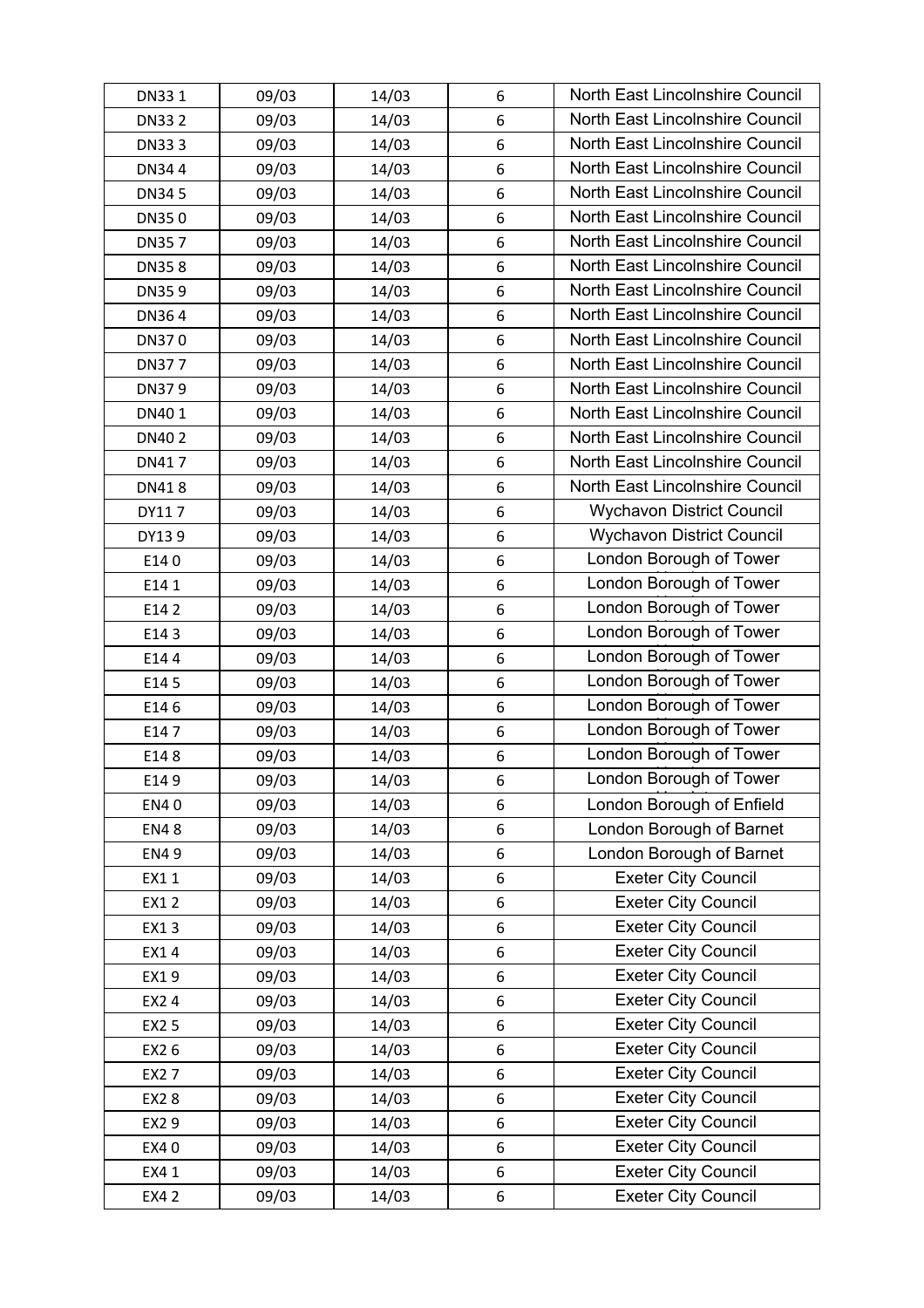| EX4 3       | 09/03 | 14/03 | 6       | <b>Exeter City Council</b>       |
|-------------|-------|-------|---------|----------------------------------|
| EX4 4       | 09/03 | 14/03 | 6       | <b>Exeter City Council</b>       |
| EX4 5       | 09/03 | 14/03 | 6       | <b>Exeter City Council</b>       |
| EX4 6       | 09/03 | 14/03 | 6       | <b>Exeter City Council</b>       |
| <b>EX47</b> | 09/03 | 14/03 | 6       | <b>Exeter City Council</b>       |
| EX48        | 09/03 | 14/03 | 6       | <b>Exeter City Council</b>       |
| EX4 9       | 09/03 | 14/03 | 6       | <b>Exeter City Council</b>       |
| GL207       | 09/03 | 14/03 | 6       | <b>Wychavon District Council</b> |
| HP100       | 09/03 | 14/03 | 6       | <b>Wycombe District Council</b>  |
| HP108       | 09/03 | 14/03 | 6       | <b>Wycombe District Council</b>  |
| HP109       | 09/03 | 14/03 | 6       | <b>Wycombe District Council</b>  |
| HP111       | 09/03 | 14/03 | 6       | <b>Wycombe District Council</b>  |
| HP112       | 09/03 | 14/03 | 6       | <b>Wycombe District Council</b>  |
| HP123       | 09/03 | 14/03 | 6       | <b>Wycombe District Council</b>  |
| HP124       | 09/03 | 14/03 | 6       | <b>Wycombe District Council</b>  |
| HP135       | 09/03 | 14/03 | 6       | <b>Wycombe District Council</b>  |
| HP136       | 09/03 | 14/03 | 6       | <b>Wycombe District Council</b>  |
| HP137       | 09/03 | 14/03 | 6       | <b>Wycombe District Council</b>  |
| HP143       | 09/03 | 14/03 | 6       | <b>Wycombe District Council</b>  |
| HP144       | 09/03 | 14/03 | 6       | <b>Wycombe District Council</b>  |
| HP156       | 09/03 | 14/03 | 6       | <b>Wycombe District Council</b>  |
| HP157       | 09/03 | 14/03 | 6       | <b>Wycombe District Council</b>  |
| HP170       | 09/03 | 14/03 | 6       | <b>Wycombe District Council</b>  |
| HP179       | 09/03 | 14/03 | 6       | <b>Wycombe District Council</b>  |
| HP270       | 09/03 | 14/03 | 6       | <b>Wycombe District Council</b>  |
| HP279       | 09/03 | 14/03 | 6       | <b>Wycombe District Council</b>  |
| HP9 1       | 09/03 | 14/03 | 6       | South Bucks Council              |
| <b>HP92</b> | 09/03 | 14/03 | 6       | South Bucks Council              |
| <b>IG38</b> | 09/03 | 14/03 | 6       | London Borough of Redbridge      |
| IG3 9       | 09/03 | 14/03 | 6       | London Borough of Redbridge      |
| IG50        | 09/03 | 14/03 | 6       | London Borough of Redbridge      |
| <b>IG74</b> | 09/03 | 14/03 | 6       | London Borough of Redbridge      |
| L100        | 09/03 | 14/03 | 6       | Knowsley Metropolitan Borough    |
| L101        | 09/03 | 14/03 | 6       | <b>Liverpool City Council</b>    |
| L102        | 09/03 | 14/03 | 6       | Sefton Metropolitan Borough      |
| L103        | 09/03 | 14/03 | 6       | Sefton Metropolitan Borough      |
| L104        | 09/03 | 14/03 | 6       | Knowsley Metropolitan Borough    |
| L105        | 09/03 | 14/03 | 6       | <b>Liverpool City Council</b>    |
| L106        | 09/03 | 14/03 | 6       | Sefton Metropolitan Borough      |
| L107        | 09/03 | 14/03 | 6       | <b>Liverpool City Council</b>    |
| L108        | 09/03 | 14/03 | 6       | Sefton Metropolitan Borough      |
| L109        | 09/03 | 14/03 | 6       | Liverpool City Council           |
| L130        | 09/03 | 14/03 | 6       | <b>Liverpool City Council</b>    |
| L13 1       | 09/03 | 14/03 | 6       | <b>Liverpool City Council</b>    |
| L13 2       | 09/03 | 14/03 | $\,6\,$ | <b>Liverpool City Council</b>    |
| L133        | 09/03 | 14/03 | 6       | <b>Liverpool City Council</b>    |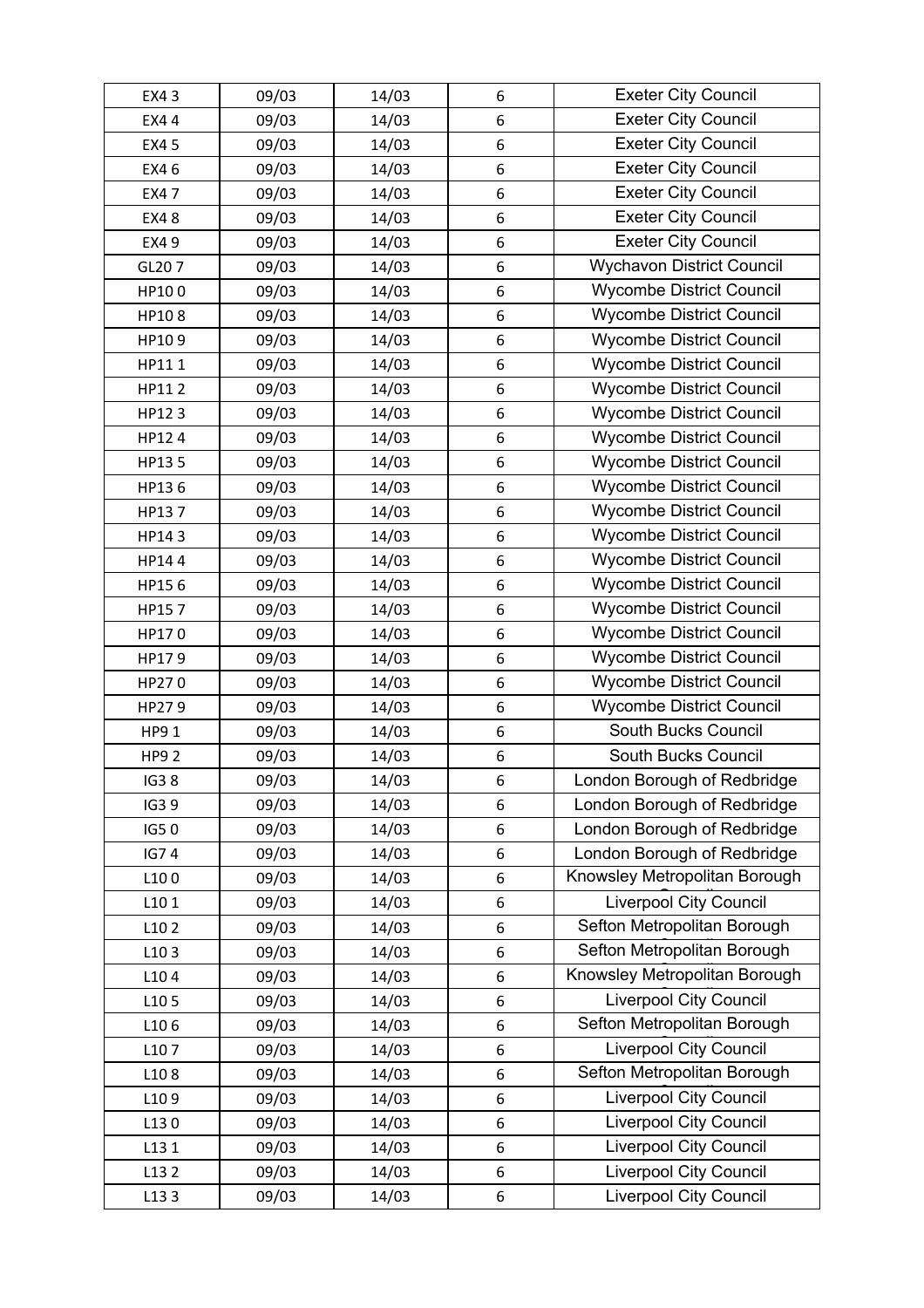| L134        | 09/03 | 14/03 | 6      | <b>Liverpool City Council</b>        |
|-------------|-------|-------|--------|--------------------------------------|
| L13 5       | 09/03 | 14/03 | 6      | <b>Liverpool City Council</b>        |
| L136        | 09/03 | 14/03 | 6      | <b>Liverpool City Council</b>        |
| L137        | 09/03 | 14/03 | 6      | <b>Liverpool City Council</b>        |
| L138        | 09/03 | 14/03 | 6      | Liverpool City Council               |
| L139        | 09/03 | 14/03 | 6      | <b>Liverpool City Council</b>        |
| L320        | 09/03 | 14/03 | 6      | Knowsley Metropolitan Borough        |
| L32 1       | 09/03 | 14/03 | 6      | Knowsley Metropolitan Borough        |
| L32 2       | 09/03 | 14/03 | 6      | Knowsley Metropolitan Borough        |
| L323        | 09/03 | 14/03 | 6      | Knowsley Metropolitan Borough        |
| L32 4       | 09/03 | 14/03 | 6      | Knowsley Metropolitan Borough        |
| L32 5       | 09/03 | 14/03 | 6      | Knowsley Metropolitan Borough        |
| L326        | 09/03 | 14/03 | 6      | Knowsley Metropolitan Borough        |
| L327        | 09/03 | 14/03 | 6      | Knowsley Metropolitan Borough        |
| L328        | 09/03 | 14/03 | 6      | Knowsley Metropolitan Borough        |
| L329        | 09/03 | 14/03 | 6      | Knowsley Metropolitan Borough        |
| L330        | 09/03 | 14/03 | 6      | Knowsley Metropolitan Borough        |
| L331        | 09/03 | 14/03 | 6      | Knowsley Metropolitan Borough        |
| L33 2       | 09/03 | 14/03 | 6      | Knowsley Metropolitan Borough        |
| L333        | 09/03 | 14/03 | 6      | Knowsley Metropolitan Borough        |
| L334        | 09/03 | 14/03 | 6      | Knowsley Metropolitan Borough        |
| L33 5       | 09/03 | 14/03 | 6      | Knowsley Metropolitan Borough        |
| L336        | 09/03 | 14/03 | 6      | Knowsley Metropolitan Borough        |
| L337        | 09/03 | 14/03 | 6      | Knowsley Metropolitan Borough        |
| L338        | 09/03 | 14/03 | 6      | Knowsley Metropolitan Borough        |
| L339        | 09/03 | 14/03 | 6      | Knowsley Metropolitan Borough        |
| L40         | 09/03 | 14/03 | 6      | <b>Liverpool City Council</b>        |
| L4 1        | 09/03 | 14/03 | 6      | <b>Liverpool City Council</b>        |
| L42         | 09/03 | 14/03 | 6      | Liverpool City Council               |
| L43         | 09/03 | 14/03 | 6      | <b>Liverpool City Council</b>        |
| L44         | 09/03 | 14/03 | 6      | <b>Liverpool City Council</b>        |
| L4 5        | 09/03 | 14/03 | 6      | <b>Liverpool City Council</b>        |
| L46         |       |       |        | Liverpool City Council               |
|             | 09/03 | 14/03 | 6<br>6 | <b>Liverpool City Council</b>        |
| L47         | 09/03 | 14/03 |        | Liverpool City Council               |
| L48         | 09/03 | 14/03 | 6      | <b>Liverpool City Council</b>        |
| L49         | 09/03 | 14/03 | 6      | North West Leicestershire District   |
| LE65 1      | 09/03 | 14/03 | 6      | North West Leicestershire District   |
| LE65 2      | 09/03 | 14/03 | 6      | North West Leicestershire District   |
| LE67 2      | 09/03 | 14/03 | 6      | North West Leicestershire District   |
| LE67 5      | 09/03 | 14/03 | 6      |                                      |
| LE676       | 09/03 | 14/03 | 6      | North West Leicestershire District   |
| LE678       | 09/03 | 14/03 | 6      | North West Leicestershire District   |
| <b>ME13</b> | 09/03 | 14/03 | 6      | <b>Tonbridge and Malling Council</b> |
| ME101       | 09/03 | 14/03 | 6      | Swale Borough Council                |
| ME102       | 09/03 | 14/03 | 6      | Swale Borough Council                |
| ME103       | 09/03 | 14/03 | 6      | Swale Borough Council                |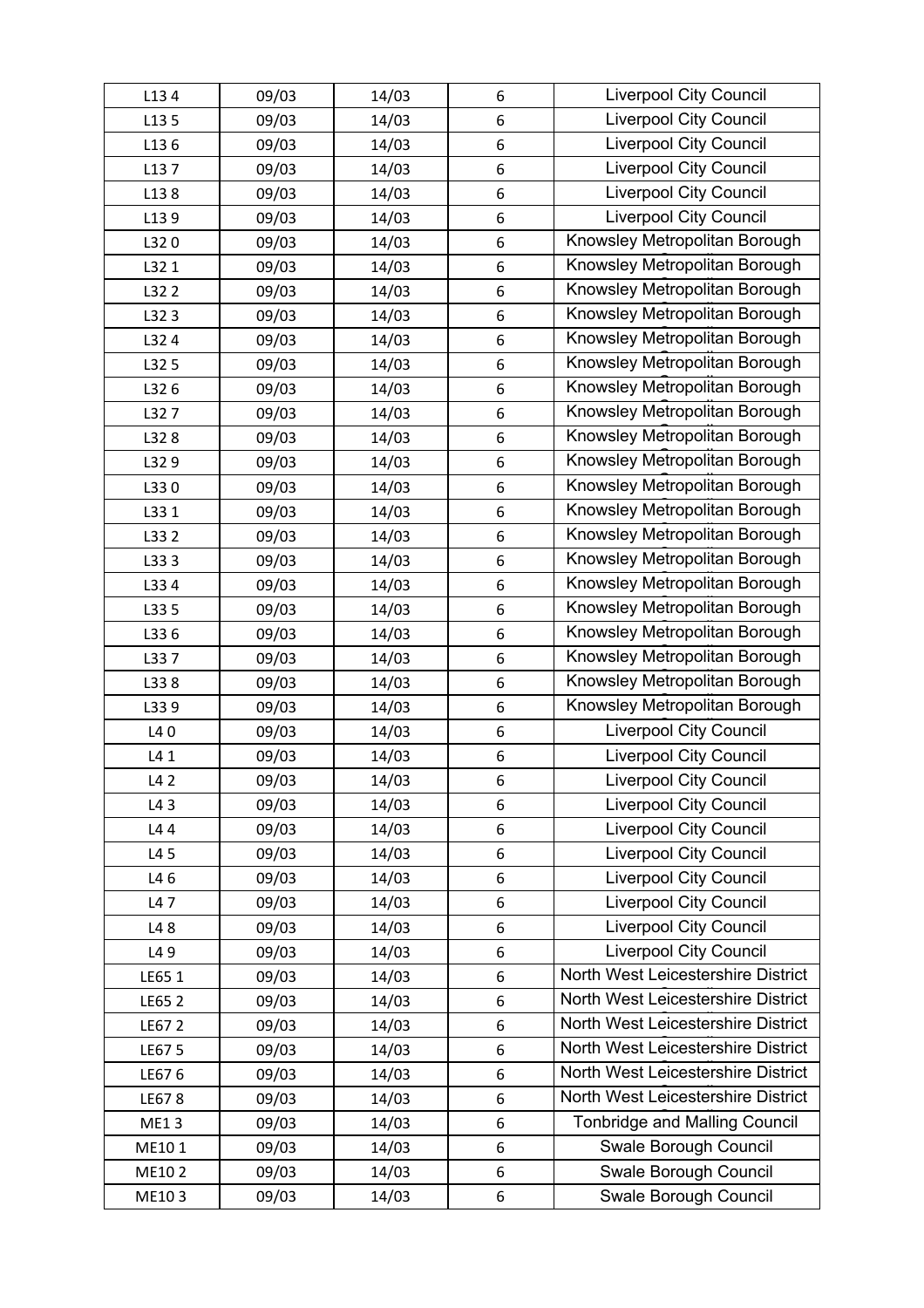| ME104        | 09/03 | 14/03 | 6                | Swale Borough Council                |
|--------------|-------|-------|------------------|--------------------------------------|
| ME105        | 09/03 | 14/03 | 6                | Swale Borough Council                |
| ME115        | 09/03 | 14/03 | 6                | Swale Borough Council                |
| ME121        | 09/03 | 14/03 | 6                | Swale Borough Council                |
| ME12 2       | 09/03 | 14/03 | 6                | Swale Borough Council                |
| ME123        | 09/03 | 14/03 | 6                | Swale Borough Council                |
| ME124        | 09/03 | 14/03 | 6                | Swale Borough Council                |
| ME130        | 09/03 | 14/03 | 6                | Swale Borough Council                |
| ME137        | 09/03 | 14/03 | 6                | Swale Borough Council                |
| ME138        | 09/03 | 14/03 | 6                | Swale Borough Council                |
| ME139        | 09/03 | 14/03 | 6                | Swale Borough Council                |
| ME185        | 09/03 | 14/03 | 6                | <b>Tonbridge and Malling Council</b> |
| ME194        | 09/03 | 14/03 | $\boldsymbol{6}$ | <b>Tonbridge and Malling Council</b> |
| ME195        | 09/03 | 14/03 | 6                | <b>Tonbridge and Malling Council</b> |
| ME196        | 09/03 | 14/03 | 6                | <b>Tonbridge and Malling Council</b> |
| <b>ME23</b>  | 09/03 | 14/03 | 6                | <b>Gravesham District Council</b>    |
| ME206        | 09/03 | 14/03 | 6                | <b>Tonbridge and Malling Council</b> |
| ME207        | 09/03 | 14/03 | 6                | <b>Tonbridge and Malling Council</b> |
| ME59         | 09/03 | 14/03 | 6                | <b>Tonbridge and Malling Council</b> |
| ME6 5        | 09/03 | 14/03 | 6                | <b>Tonbridge and Malling Council</b> |
| <b>ME90</b>  | 09/03 | 14/03 | 6                | Swale Borough Council                |
| <b>ME97</b>  | 09/03 | 14/03 | 6                | Swale Borough Council                |
| <b>ME98</b>  | 09/03 | 14/03 | 6                | Swale Borough Council                |
| ME9 9        | 09/03 | 14/03 | 6                | Swale Borough Council                |
| N120         | 09/03 | 14/03 | 6                | London Borough of Barnet             |
| N127         | 09/03 | 14/03 | 6                | London Borough of Barnet             |
| N128         | 09/03 | 14/03 | 6                | London Borough of Barnet             |
| N129         | 09/03 | 14/03 | 6                | London Borough of Barnet             |
| N181         | 09/03 | 14/03 | 6                | London Borough of Enfield            |
| N182         | 09/03 | 14/03 | 6                | London Borough of Enfield            |
| N183         | 09/03 | 14/03 | 6                | London Borough of Enfield            |
| N51          | 09/03 | 14/03 | 6                | London Borough of Islington          |
| <b>N52</b>   | 09/03 | 14/03 | 6                | London Borough of Islington          |
| N59          | 09/03 | 14/03 | 6                | London Borough of Islington          |
| NE191        | 09/03 | 14/03 | 6                | <b>Tynedale District Council</b>     |
| <b>NE192</b> | 09/03 | 14/03 | 6                | <b>Tynedale District Council</b>     |
| <b>NE418</b> | 09/03 | 14/03 | 6                | <b>Tynedale District Council</b>     |
| <b>NE425</b> | 09/03 | 14/03 | 6                | <b>Tynedale District Council</b>     |
| <b>NE426</b> | 09/03 | 14/03 | 6                | <b>Tynedale District Council</b>     |
| <b>NE437</b> | 09/03 | 14/03 | 6                | <b>Tynedale District Council</b>     |
| NE446        | 09/03 | 14/03 | 6                | <b>Tynedale District Council</b>     |
| <b>NE455</b> | 09/03 | 14/03 | 6                | <b>Tynedale District Council</b>     |
| NE46 1       | 09/03 | 14/03 | 6                | <b>Tynedale District Council</b>     |
| <b>NE462</b> | 09/03 | 14/03 | 6                | <b>Tynedale District Council</b>     |
| NE463        | 09/03 | 14/03 | 6                | <b>Tynedale District Council</b>     |
| NE464        | 09/03 | 14/03 | 6                | <b>Tynedale District Council</b>     |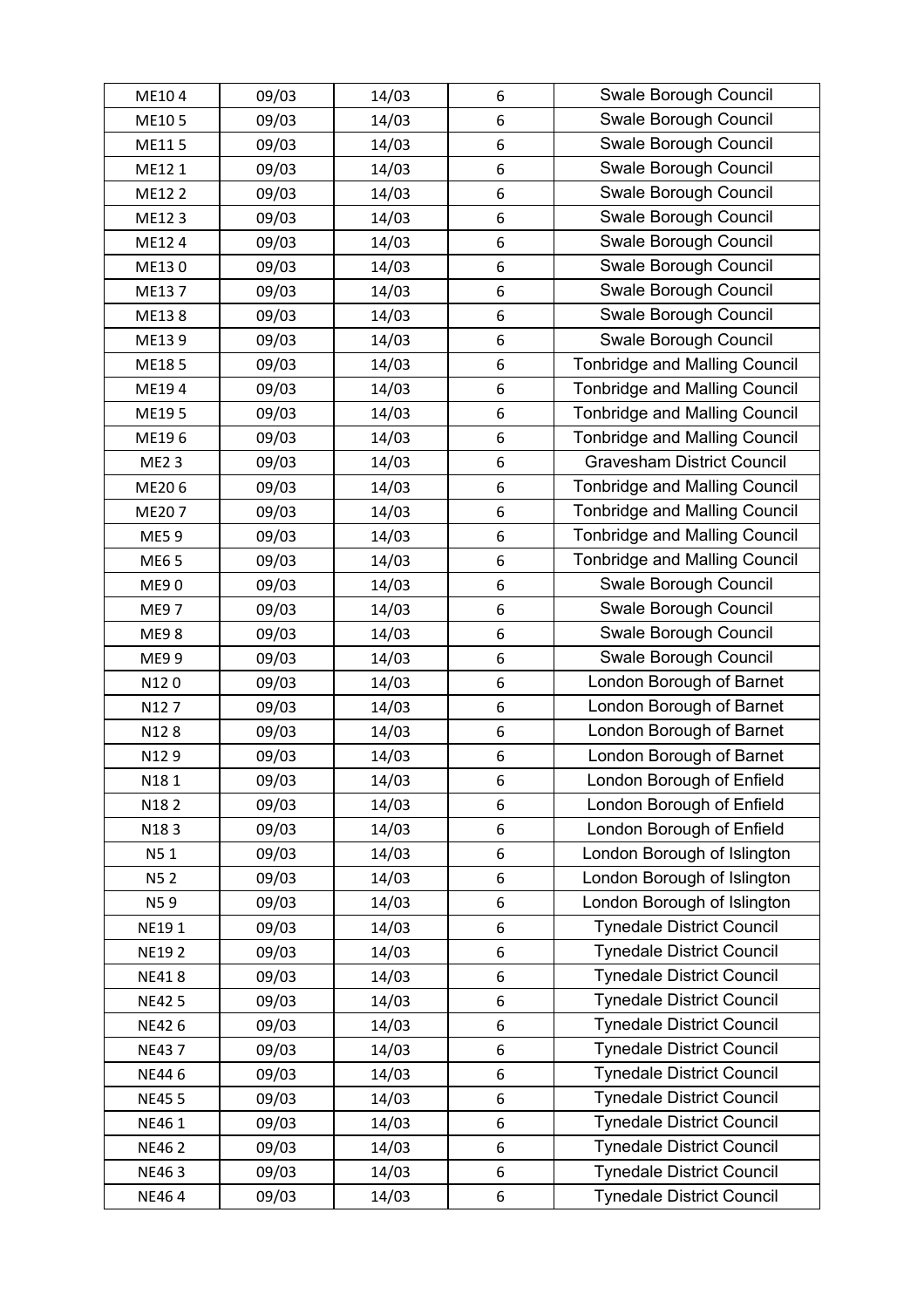| <b>NE470</b> | 09/03 | 14/03 | 6                | <b>Tynedale District Council</b>      |
|--------------|-------|-------|------------------|---------------------------------------|
| <b>NE475</b> | 09/03 | 14/03 | 6                | <b>Tynedale District Council</b>      |
| NE476        | 09/03 | 14/03 | $\boldsymbol{6}$ | <b>Tynedale District Council</b>      |
| <b>NE477</b> | 09/03 | 14/03 | 6                | <b>Tynedale District Council</b>      |
| <b>NE478</b> | 09/03 | 14/03 | $\boldsymbol{6}$ | <b>Tynedale District Council</b>      |
| <b>NE479</b> | 09/03 | 14/03 | $\boldsymbol{6}$ | <b>Tynedale District Council</b>      |
| <b>NE481</b> | 09/03 | 14/03 | 6                | <b>Tynedale District Council</b>      |
| <b>NE482</b> | 09/03 | 14/03 | 6                | <b>Tynedale District Council</b>      |
| <b>NE483</b> | 09/03 | 14/03 | $\boldsymbol{6}$ | <b>Tynedale District Council</b>      |
| NE484        | 09/03 | 14/03 | 6                | <b>Tynedale District Council</b>      |
| <b>NE490</b> | 09/03 | 14/03 | 6                | <b>Tynedale District Council</b>      |
| <b>NE499</b> | 09/03 | 14/03 | 6                | <b>Tynedale District Council</b>      |
| <b>NG41</b>  | 09/03 | 14/03 | $\boldsymbol{6}$ | <b>Gedling Borough Council</b>        |
| <b>NG42</b>  | 09/03 | 14/03 | $\boldsymbol{6}$ | <b>Gedling Borough Council</b>        |
| <b>NG43</b>  | 09/03 | 14/03 | 6                | <b>Gedling Borough Council</b>        |
| <b>NG44</b>  | 09/03 | 14/03 | 6                | <b>Gedling Borough Council</b>        |
| <b>NG49</b>  | 09/03 | 14/03 | 6                | <b>Gedling Borough Council</b>        |
| <b>NG91</b>  | 09/03 | 14/03 | 6                | <b>Broxtowe Borough Council</b>       |
| <b>NG92</b>  | 09/03 | 14/03 | 6                | <b>Broxtowe Borough Council</b>       |
| <b>NG93</b>  | 09/03 | 14/03 | 6                | <b>Broxtowe Borough Council</b>       |
| <b>NG94</b>  | 09/03 | 14/03 | $\boldsymbol{6}$ | <b>Broxtowe Borough Council</b>       |
| <b>NG95</b>  | 09/03 | 14/03 | $\boldsymbol{6}$ | <b>Broxtowe Borough Council</b>       |
| <b>NG96</b>  | 09/03 | 14/03 | 6                | <b>Broxtowe Borough Council</b>       |
| <b>NG97</b>  | 09/03 | 14/03 | 6                | <b>Broxtowe Borough Council</b>       |
| <b>NG98</b>  | 09/03 | 14/03 | 6                | <b>Broxtowe Borough Council</b>       |
| <b>NG99</b>  | 09/03 | 14/03 | 6                | <b>Broxtowe Borough Council</b>       |
| NN171        | 09/03 | 14/03 | 6                | Corby Borough Council                 |
| <b>NN172</b> | 09/03 | 14/03 | $\,6\,$          | Corby Borough Council                 |
| NN173        | 09/03 | 14/03 | 6                | East Northamptonshire Council         |
| NN174        | 09/03 | 14/03 | 6                | Corby Borough Council                 |
| <b>NN175</b> | 09/03 | 14/03 | $\boldsymbol{6}$ | Corby Borough Council                 |
| NN179        | 09/03 | 14/03 | 6                | Corby Borough Council                 |
| NN180        | 09/03 | 14/03 | $\boldsymbol{6}$ | Corby Borough Council                 |
| <b>NN188</b> | 09/03 | 14/03 | $\boldsymbol{6}$ | <b>Corby Borough Council</b>          |
| NN189        | 09/03 | 14/03 | $\boldsymbol{6}$ | Corby Borough Council                 |
| NR301        | 09/03 | 14/03 | 6                | <b>Great Yarmouth Borough Council</b> |
| <b>NR302</b> | 09/03 | 14/03 | $\boldsymbol{6}$ | <b>Great Yarmouth Borough Council</b> |
| NR303        | 09/03 | 14/03 | $6\phantom{1}6$  | <b>Great Yarmouth Borough Council</b> |
| NR304        | 09/03 | 14/03 | $\boldsymbol{6}$ | <b>Great Yarmouth Borough Council</b> |
| <b>NR305</b> | 09/03 | 14/03 | $\boldsymbol{6}$ | <b>Great Yarmouth Borough Council</b> |
| NR309        | 09/03 | 14/03 | $\boldsymbol{6}$ | <b>Great Yarmouth Borough Council</b> |
| NR310        | 09/03 | 14/03 | $\boldsymbol{6}$ | <b>Great Yarmouth Borough Council</b> |
| NR316        | 09/03 | 14/03 | $\boldsymbol{6}$ | <b>Great Yarmouth Borough Council</b> |
| NR317        | 09/03 | 14/03 | 6                | <b>Great Yarmouth Borough Council</b> |
| <b>NR318</b> | 09/03 | 14/03 | $6\phantom{1}6$  | <b>Great Yarmouth Borough Council</b> |
| NR319        | 09/03 | 14/03 | $\boldsymbol{6}$ | <b>Great Yarmouth Borough Council</b> |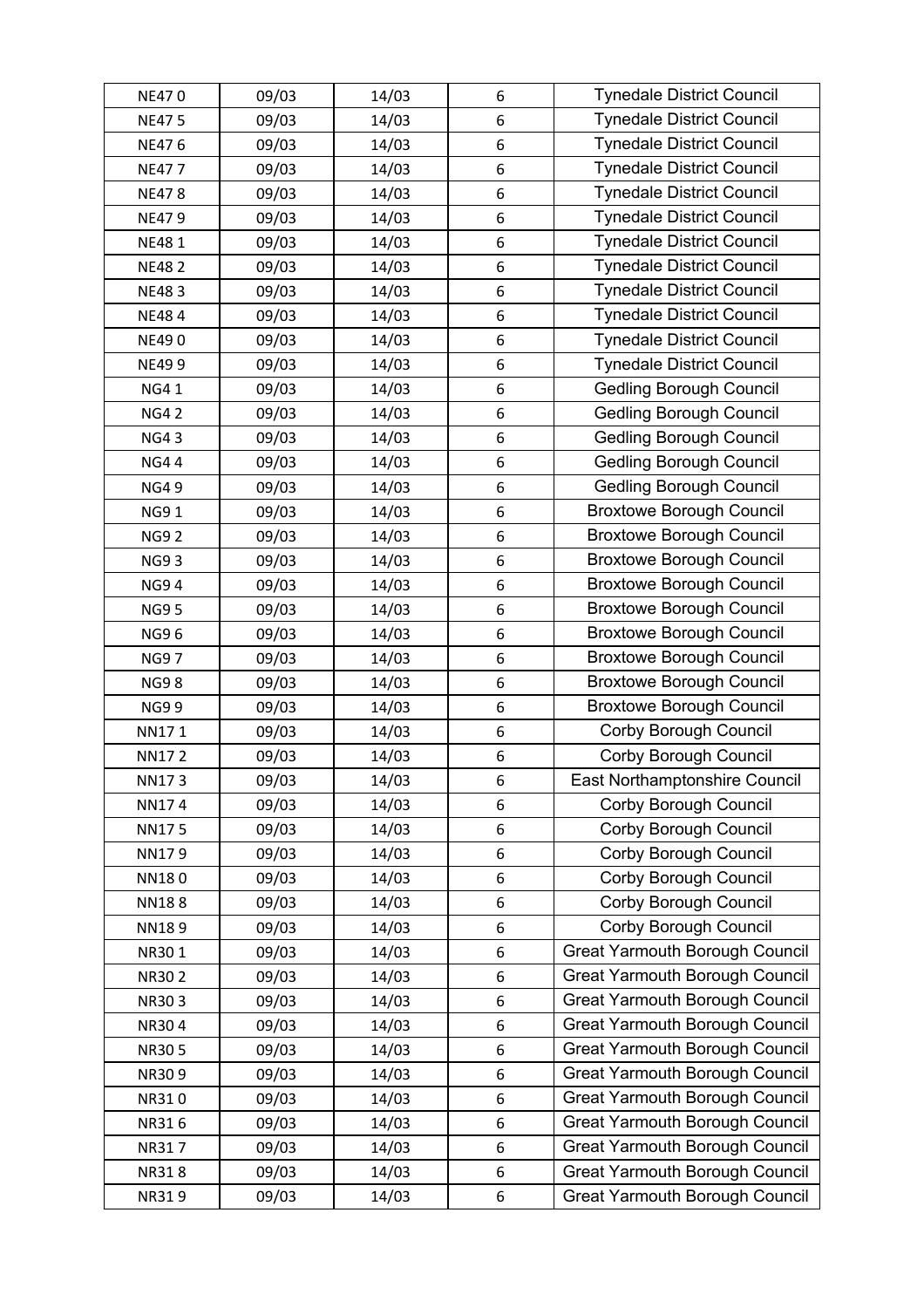| OX11             | 09/03 | 14/03 | 6                | <b>Oxford City Council</b>      |
|------------------|-------|-------|------------------|---------------------------------|
| OX12             | 09/03 | 14/03 | 6                | <b>Oxford City Council</b>      |
| OX13             | 09/03 | 14/03 | 6                | <b>Oxford City Council</b>      |
| OX14             | 09/03 | 14/03 | 6                | <b>Oxford City Council</b>      |
| OX15             | 09/03 | 14/03 | 6                | Vale of White Horse District    |
| OX19             | 09/03 | 14/03 | 6                | <b>Oxford City Council</b>      |
| OX20             | 09/03 | 14/03 | 6                | <b>Oxford City Council</b>      |
| OX2 6            | 09/03 | 14/03 | $\,6\,$          | Oxford City Council             |
| OX27             | 09/03 | 14/03 | 6                | <b>Oxford City Council</b>      |
| OX28             | 09/03 | 14/03 | 6                | <b>Oxford City Council</b>      |
| OX29             | 09/03 | 14/03 | 6                | Vale of White Horse District    |
| OX30             | 09/03 | 14/03 | $\,6\,$          | <b>Oxford City Council</b>      |
| OX33             | 09/03 | 14/03 | 6                | <b>Oxford City Council</b>      |
| OX37             | 09/03 | 14/03 | 6                | <b>Oxford City Council</b>      |
| OX38             | 09/03 | 14/03 | 6                | <b>Oxford City Council</b>      |
| OX39             | 09/03 | 14/03 | 6                | <b>Oxford City Council</b>      |
| PE111            | 09/03 | 14/03 | 6                | South Holland District Council  |
| PE112            | 09/03 | 14/03 | 6                | South Holland District Council  |
| PE113            | 09/03 | 14/03 | 6                | South Holland District Council  |
| PE114            | 09/03 | 14/03 | $\,6\,$          | South Holland District Council  |
| PE120            | 09/03 | 14/03 | $6\phantom{1}6$  | South Holland District Council  |
| PE126            | 09/03 | 14/03 | 6                | South Holland District Council  |
| PE127            | 09/03 | 14/03 | 6                | South Holland District Council  |
| PE128            | 09/03 | 14/03 | 6                | South Holland District Council  |
| PE129            | 09/03 | 14/03 | $\,6\,$          | South Holland District Council  |
| PO20             | 09/03 | 14/03 | 6                | <b>Portsmouth City Council</b>  |
| PO2 7            | 09/03 | 14/03 | 6                | Portsmouth City Council         |
| <b>PO28</b>      | 09/03 | 14/03 | $\,6\,$          | Portsmouth City Council         |
| PO <sub>29</sub> | 09/03 | 14/03 | 6                | Portsmouth City Council         |
| PO3 5            | 09/03 | 14/03 | 6                | <b>Portsmouth City Council</b>  |
| PO36             | 09/03 | 14/03 | 6                | <b>Portsmouth City Council</b>  |
| PO40             | 09/03 | 14/03 | 6                | <b>Portsmouth City Council</b>  |
| PO48             | 09/03 | 14/03 | 6                | Portsmouth City Council         |
| PO49             | 09/03 | 14/03 | 6                | Portsmouth City Council         |
| PO51             | 09/03 | 14/03 | 6                | Portsmouth City Council         |
| <b>PO52</b>      | 09/03 | 14/03 | 6                | Portsmouth City Council         |
| PO53             | 09/03 | 14/03 | $\boldsymbol{6}$ | Portsmouth City Council         |
| <b>PO54</b>      | 09/03 | 14/03 | 6                | <b>Portsmouth City Council</b>  |
| RG100            | 09/03 | 14/03 | 6                | Windsor and Maidenhead          |
| <b>RH185</b>     | 09/03 | 14/03 | 6                | <b>Wealden District Council</b> |
| <b>RM11</b>      | 09/03 | 14/03 | $\,6\,$          | London Borough of Havering      |
| <b>RM12</b>      | 09/03 | 14/03 | $\boldsymbol{6}$ | London Borough of Havering      |
| <b>RM13</b>      | 09/03 | 14/03 | 6                | London Borough of Havering      |
| <b>RM14</b>      | 09/03 | 14/03 | 6                | London Borough of Havering      |
| RM107            | 09/03 | 14/03 | $\boldsymbol{6}$ | London Borough of Barking and   |
| RM108            | 09/03 | 14/03 | 6                | London Borough of Barking and   |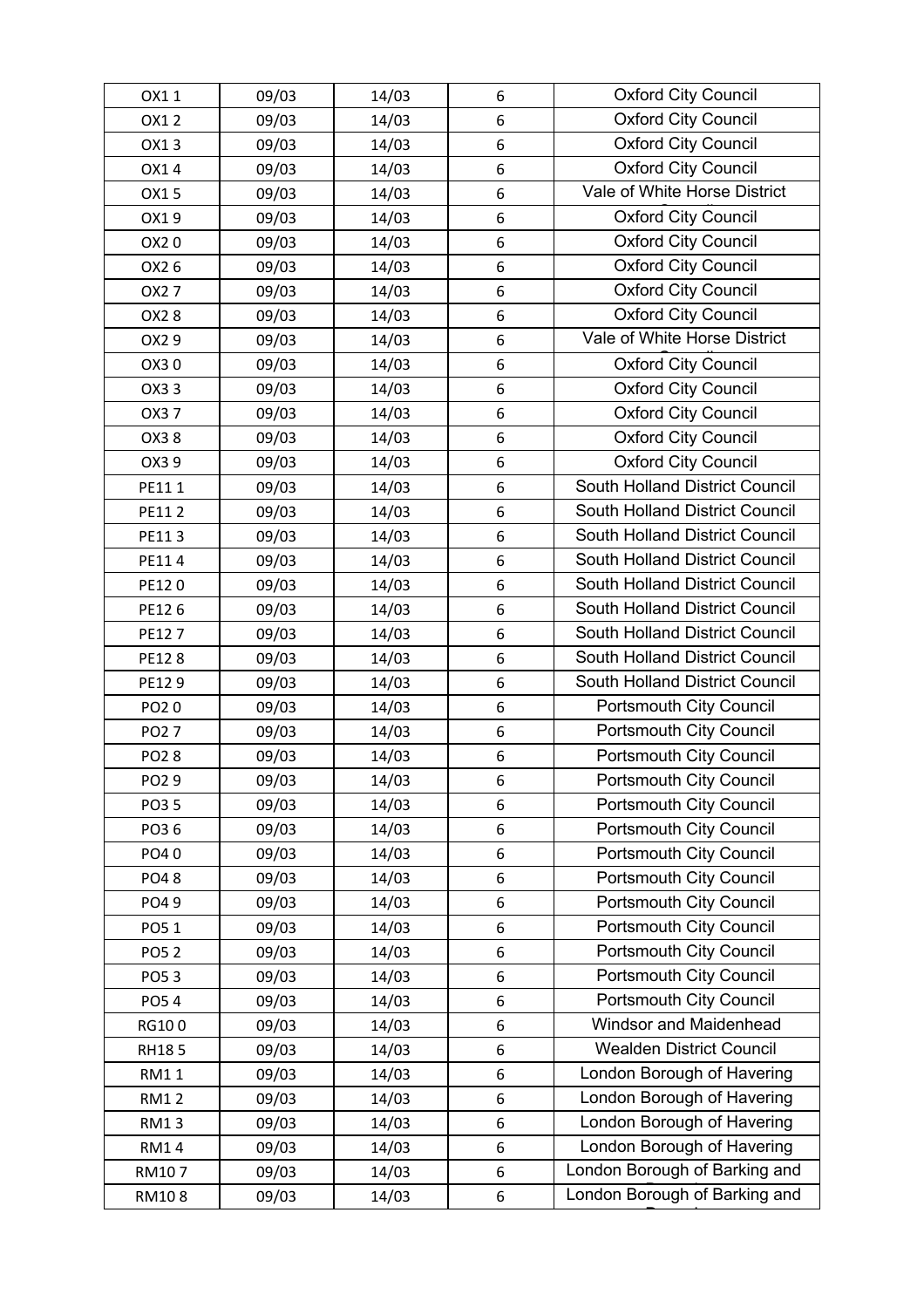| RM109        | 09/03 | 14/03 | 6                | London Borough of Barking and     |
|--------------|-------|-------|------------------|-----------------------------------|
| <b>RM41</b>  | 09/03 | 14/03 | 6                | London Borough of Havering        |
| <b>RM81</b>  | 09/03 | 14/03 | 6                | London Borough of Barking and     |
| <b>RM82</b>  | 09/03 | 14/03 | 6                | London Borough of Barking and     |
| <b>RM83</b>  | 09/03 | 14/03 | 6                | London Borough of Barking and     |
| <b>RM94</b>  | 09/03 | 14/03 | 6                | London Borough of Barking and     |
| <b>RM95</b>  | 09/03 | 14/03 | 6                | London Borough of Barking and     |
| RM96         | 09/03 | 14/03 | 6                | London Borough of Barking and     |
| <b>RM99</b>  | 09/03 | 14/03 | 6                | London Borough of Barking and     |
| S434         | 09/03 | 14/03 | 6                | <b>Bolsover District Council</b>  |
| S446         | 09/03 | 14/03 | 6                | <b>Bolsover District Council</b>  |
| S801         | 09/03 | 14/03 | $\boldsymbol{6}$ | <b>Bassetlaw District Council</b> |
| S80 2        | 09/03 | 14/03 | 6                | <b>Bassetlaw District Council</b> |
| S803         | 09/03 | 14/03 | 6                | <b>Bassetlaw District Council</b> |
| S804         | 09/03 | 14/03 | 6                | <b>Bolsover District Council</b>  |
| S810         | 09/03 | 14/03 | $\boldsymbol{6}$ | <b>Bassetlaw District Council</b> |
| S817         | 09/03 | 14/03 | 6                | <b>Bassetlaw District Council</b> |
| S819         | 09/03 | 14/03 | 6                | <b>Bassetlaw District Council</b> |
| SE10         | 09/03 | 14/03 | 6                | London Borough of Southwark       |
| SE11         | 09/03 | 14/03 | 6                | London Borough of Southwark       |
| SE1 2        | 09/03 | 14/03 | 6                | London Borough of Southwark       |
| SE13         | 09/03 | 14/03 | 6                | London Borough of Southwark       |
| SE14         | 09/03 | 14/03 | 6                | London Borough of Southwark       |
| SE1 5        | 09/03 | 14/03 | 6                | London Borough of Southwark       |
| SE16         | 09/03 | 14/03 | 6                | London Borough of Southwark       |
| SE17         | 09/03 | 14/03 | 6                | London Borough of Lambeth         |
| <b>SE18</b>  | 09/03 | 14/03 | 6                | London Borough of Lambeth         |
| SE19         | 09/03 | 14/03 | $\boldsymbol{6}$ | London Borough of Southwark       |
| SE171        | 09/03 | 14/03 | 6                | London Borough of Southwark       |
| SE172        | 09/03 | 14/03 | 6                | London Borough of Southwark       |
| SE173        | 09/03 | 14/03 | 6                | London Borough of Southwark       |
| SE179        | 09/03 | 14/03 | 6                | London Borough of Southwark       |
| SE23 1       | 09/03 | 14/03 | 6                | London Borough of Lewisham        |
| SE23 2       | 09/03 | 14/03 | 6                | London Borough of Lewisham        |
| SE233        | 09/03 | 14/03 | 6                | London Borough of Lewisham        |
| SE239        | 09/03 | 14/03 | 6                | London Borough of Lewisham        |
| <b>SLO 0</b> | 09/03 | 14/03 | 6                | South Bucks Council               |
| SLO 9        | 09/03 | 14/03 | 6                | South Bucks Council               |
| SL1 1        | 09/03 | 14/03 | 6                | Slough Borough Council            |
| <b>SL12</b>  | 09/03 | 14/03 | 6                | Slough Borough Council            |
| SL13         | 09/03 | 14/03 | 6                | Slough Borough Council            |
| SL14         | 09/03 | 14/03 | 6                | Slough Borough Council            |
| SL1 5        | 09/03 | 14/03 | 6                | Slough Borough Council            |
| SL16         | 09/03 | 14/03 | 6                | Slough Borough Council            |
| <b>SL17</b>  | 09/03 | 14/03 | 6                | South Bucks Council               |
| <b>SL18</b>  | 09/03 | 14/03 | 6                | South Bucks Council               |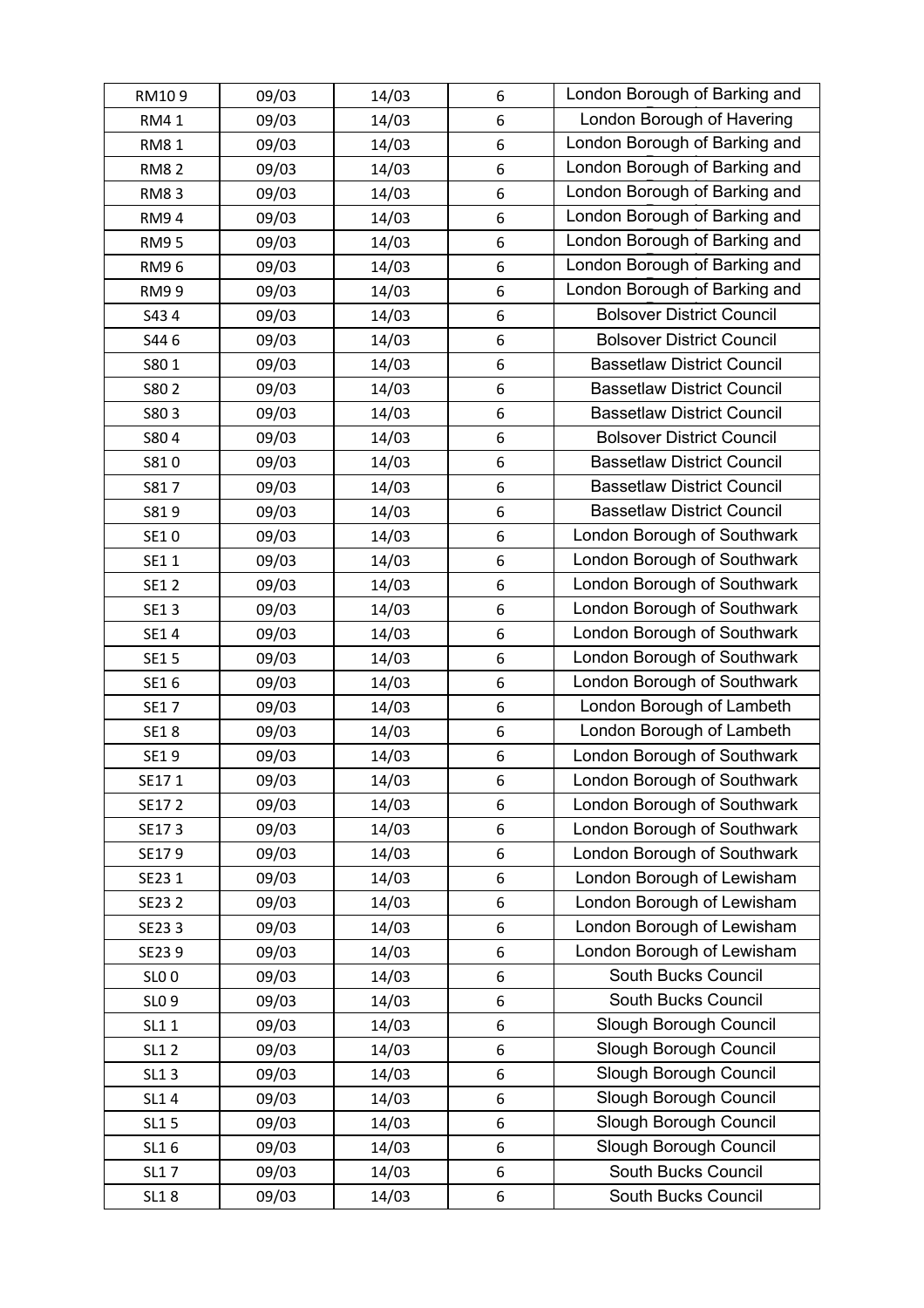| SL19              | 09/03 | 14/03 | 6                | Slough Borough Council          |
|-------------------|-------|-------|------------------|---------------------------------|
| SL2 1             | 09/03 | 14/03 | 6                | Slough Borough Council          |
| <b>SL2 2</b>      | 09/03 | 14/03 | 6                | Slough Borough Council          |
| SL <sub>2</sub> 3 | 09/03 | 14/03 | 6                | South Bucks Council             |
| SL2 4             | 09/03 | 14/03 | 6                | South Bucks Council             |
| <b>SL2 5</b>      | 09/03 | 14/03 | 6                | Slough Borough Council          |
| SL30              | 09/03 | 14/03 | 6                | Slough Borough Council          |
| SL3 6             | 09/03 | 14/03 | 6                | South Bucks Council             |
| <b>SL37</b>       | 09/03 | 14/03 | 6                | Slough Borough Council          |
| <b>SL38</b>       | 09/03 | 14/03 | 6                | Slough Borough Council          |
| SL3 9             | 09/03 | 14/03 | 6                | Windsor and Maidenhead          |
| SL4 1             | 09/03 | 14/03 | 6                | Windsor and Maidenhead          |
| <b>SL42</b>       | 09/03 | 14/03 | 6                | Windsor and Maidenhead          |
| <b>SL43</b>       | 09/03 | 14/03 | 6                | Windsor and Maidenhead          |
| <b>SL44</b>       | 09/03 | 14/03 | 6                | Windsor and Maidenhead          |
| <b>SL45</b>       | 09/03 | 14/03 | 6                | Windsor and Maidenhead          |
| SL4 6             | 09/03 | 14/03 | 6                | South Bucks Council             |
| <b>SL50</b>       | 09/03 | 14/03 | 6                | Windsor and Maidenhead          |
| SL59              | 09/03 | 14/03 | 6                | Windsor and Maidenhead          |
| <b>SL60</b>       | 09/03 | 14/03 | 6                | South Bucks Council             |
| SL6 1             | 09/03 | 14/03 | 6                | Windsor and Maidenhead          |
| <b>SL62</b>       | 09/03 | 14/03 | 6                | Windsor and Maidenhead          |
| SL6 3             | 09/03 | 14/03 | 6                | Windsor and Maidenhead          |
| <b>SL64</b>       | 09/03 | 14/03 | 6                | Windsor and Maidenhead          |
| <b>SL6 5</b>      | 09/03 | 14/03 | 6                | <b>Windsor and Maidenhead</b>   |
| SL6 6             | 09/03 | 14/03 | 6                | Windsor and Maidenhead          |
| <b>SL67</b>       | 09/03 | 14/03 | 6                | Windsor and Maidenhead          |
| <b>SL68</b>       | 09/03 | 14/03 | 6                | Windsor and Maidenhead          |
| SL69              | 09/03 | 14/03 | 6                | Windsor and Maidenhead          |
| SL7 1             | 09/03 | 14/03 | 6                | Windsor and Maidenhead          |
| <b>SL72</b>       | 09/03 | 14/03 | 6                | <b>Wycombe District Council</b> |
| <b>SL73</b>       | 09/03 | 14/03 | 6                | <b>Wycombe District Council</b> |
| <b>SL8 5</b>      | 09/03 | 14/03 | $\boldsymbol{6}$ | <b>Wycombe District Council</b> |
| <b>SL97</b>       | 09/03 | 14/03 | 6                | South Bucks Council             |
| <b>SL98</b>       | 09/03 | 14/03 | 6                | South Bucks Council             |
| SW111             | 09/03 | 14/03 | 6                | London Borough of Wandsworth    |
| SW112             | 09/03 | 14/03 | 6                | London Borough of Wandsworth    |
| SW113             | 09/03 | 14/03 | 6                | London Borough of Wandsworth    |
| SW114             | 09/03 | 14/03 | 6                | London Borough of Wandsworth    |
| SW115             | 09/03 | 14/03 | 6                | London Borough of Wandsworth    |
| SW116             | 09/03 | 14/03 | 6                | London Borough of Wandsworth    |
| SW117             | 09/03 | 14/03 | 6                | London Borough of Wandsworth    |
| SW118             | 09/03 | 14/03 | 6                | London Borough of Wandsworth    |
| SW119             | 09/03 | 14/03 | 6                | London Borough of Wandsworth    |
| SY44              | 09/03 | 14/03 | $\,6\,$          | Telford & Wrekin Council        |
| <b>TF11</b>       | 09/03 | 14/03 | 6                | Telford & Wrekin Council        |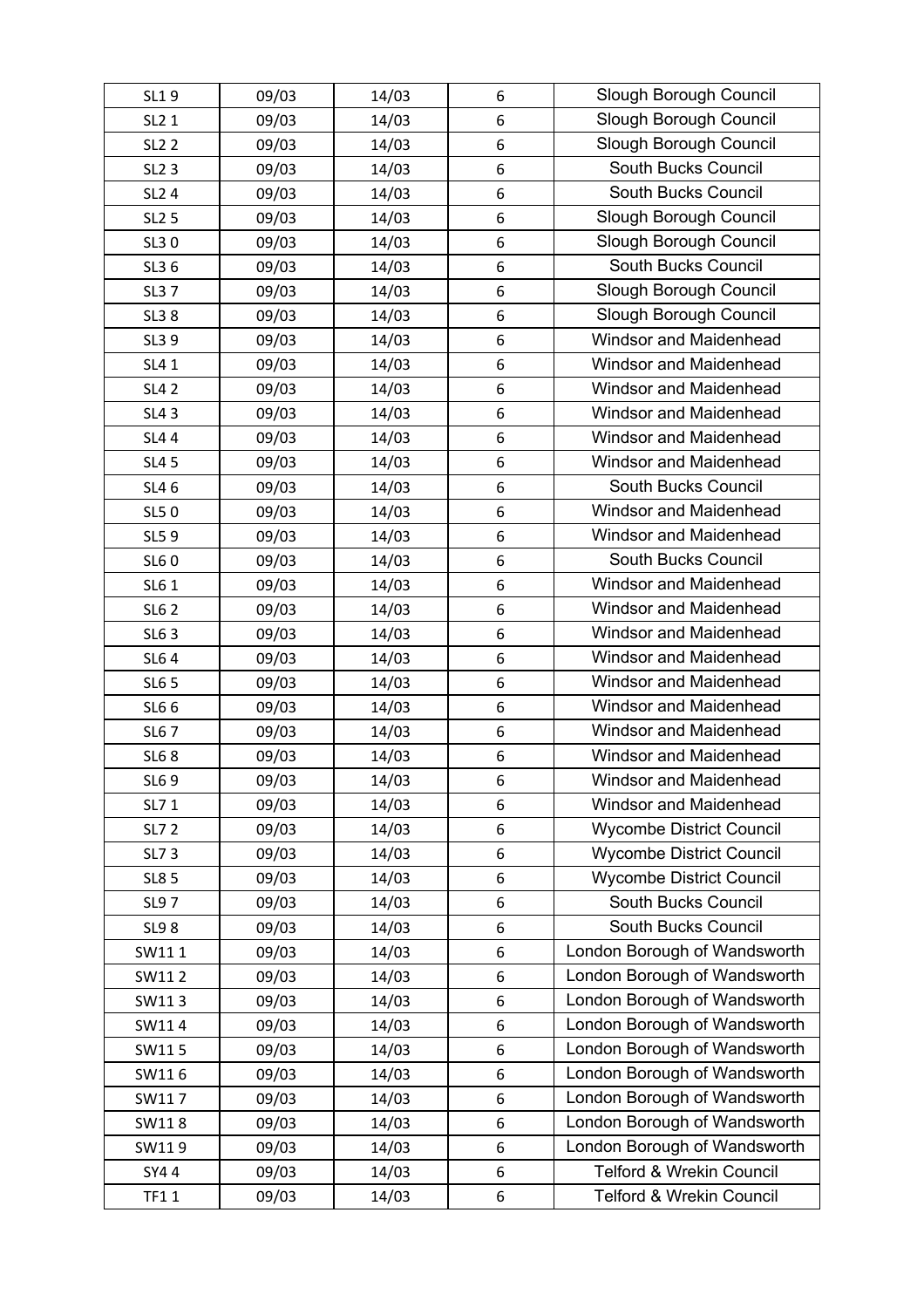| <b>TF12</b>  | 09/03 | 14/03 | 6                | <b>Telford &amp; Wrekin Council</b>  |
|--------------|-------|-------|------------------|--------------------------------------|
| <b>TF13</b>  | 09/03 | 14/03 | 6                | <b>Telford &amp; Wrekin Council</b>  |
| <b>TF15</b>  | 09/03 | 14/03 | $\boldsymbol{6}$ | <b>Telford &amp; Wrekin Council</b>  |
| <b>TF16</b>  | 09/03 | 14/03 | $\,6\,$          | <b>Telford &amp; Wrekin Council</b>  |
| <b>TF17</b>  | 09/03 | 14/03 | 6                | <b>Telford &amp; Wrekin Council</b>  |
| TF107        | 09/03 | 14/03 | $\boldsymbol{6}$ | <b>Telford &amp; Wrekin Council</b>  |
| TF108        | 09/03 | 14/03 | 6                | <b>Telford &amp; Wrekin Council</b>  |
| TF109        | 09/03 | 14/03 | 6                | <b>Telford &amp; Wrekin Council</b>  |
| <b>TF20</b>  | 09/03 | 14/03 | 6                | <b>Telford &amp; Wrekin Council</b>  |
| <b>TF26</b>  | 09/03 | 14/03 | 6                | <b>Telford &amp; Wrekin Council</b>  |
| <b>TF27</b>  | 09/03 | 14/03 | 6                | <b>Telford &amp; Wrekin Council</b>  |
| <b>TF28</b>  | 09/03 | 14/03 | $\,6\,$          | <b>Telford &amp; Wrekin Council</b>  |
| <b>TF29</b>  | 09/03 | 14/03 | 6                | <b>Telford &amp; Wrekin Council</b>  |
| <b>TF3 1</b> | 09/03 | 14/03 | $\boldsymbol{6}$ | <b>Telford &amp; Wrekin Council</b>  |
| <b>TF32</b>  | 09/03 | 14/03 | 6                | <b>Telford &amp; Wrekin Council</b>  |
| <b>TF33</b>  | 09/03 | 14/03 | 6                | <b>Telford &amp; Wrekin Council</b>  |
| <b>TF34</b>  | 09/03 | 14/03 | 6                | <b>Telford &amp; Wrekin Council</b>  |
| <b>TF35</b>  | 09/03 | 14/03 | $\boldsymbol{6}$ | <b>Telford &amp; Wrekin Council</b>  |
| <b>TF42</b>  | 09/03 | 14/03 | 6                | <b>Telford &amp; Wrekin Council</b>  |
| <b>TF43</b>  | 09/03 | 14/03 | $\,6\,$          | <b>Telford &amp; Wrekin Council</b>  |
| <b>TF50</b>  | 09/03 | 14/03 | 6                | <b>Telford &amp; Wrekin Council</b>  |
| <b>TF65</b>  | 09/03 | 14/03 | $\boldsymbol{6}$ | <b>Telford &amp; Wrekin Council</b>  |
| TF66         | 09/03 | 14/03 | 6                | <b>Telford &amp; Wrekin Council</b>  |
| <b>TF74</b>  | 09/03 | 14/03 | 6                | <b>Telford &amp; Wrekin Council</b>  |
| <b>TF75</b>  | 09/03 | 14/03 | 6                | <b>Telford &amp; Wrekin Council</b>  |
| TN103        | 09/03 | 14/03 | 6                | <b>Tonbridge and Malling Council</b> |
| TN104        | 09/03 | 14/03 | 6                | <b>Tonbridge and Malling Council</b> |
| TN110        | 09/03 | 14/03 | $\,6\,$          | <b>Tonbridge and Malling Council</b> |
| TN119        | 09/03 | 14/03 | 6                | <b>Tonbridge and Malling Council</b> |
| <b>TN125</b> | 09/03 | 14/03 | 6                | <b>Tonbridge and Malling Council</b> |
| <b>TN157</b> | 09/03 | 14/03 | 6                | <b>Tonbridge and Malling Council</b> |
| <b>TN158</b> | 09/03 | 14/03 | 6                | <b>Tonbridge and Malling Council</b> |
| TN159        | 09/03 | 14/03 | $\boldsymbol{6}$ | <b>Tonbridge and Malling Council</b> |
| TN206        | 09/03 | 14/03 | 6                | <b>Wealden District Council</b>      |
| TN210        | 09/03 | 14/03 | 6                | <b>Wealden District Council</b>      |
| <b>TN218</b> | 09/03 | 14/03 | 6                | <b>Wealden District Council</b>      |
| TN219        | 09/03 | 14/03 | $\boldsymbol{6}$ | <b>Wealden District Council</b>      |
| TN22 1       | 09/03 | 14/03 | $\boldsymbol{6}$ | <b>Wealden District Council</b>      |
| <b>TN222</b> | 09/03 | 14/03 | $\boldsymbol{6}$ | <b>Wealden District Council</b>      |
| <b>TN223</b> | 09/03 | 14/03 | $\boldsymbol{6}$ | <b>Wealden District Council</b>      |
| <b>TN224</b> | 09/03 | 14/03 | 6                | <b>Wealden District Council</b>      |
| <b>TN225</b> | 09/03 | 14/03 | $\boldsymbol{6}$ | <b>Wealden District Council</b>      |
| <b>TN39</b>  | 09/03 | 14/03 | $\boldsymbol{6}$ | <b>Wealden District Council</b>      |
| <b>TN56</b>  | 09/03 | 14/03 | 6                | <b>Wealden District Council</b>      |
| <b>TN61</b>  | 09/03 | 14/03 | $\boldsymbol{6}$ | <b>Wealden District Council</b>      |
| <b>TN62</b>  | 09/03 | 14/03 | 6                | <b>Wealden District Council</b>      |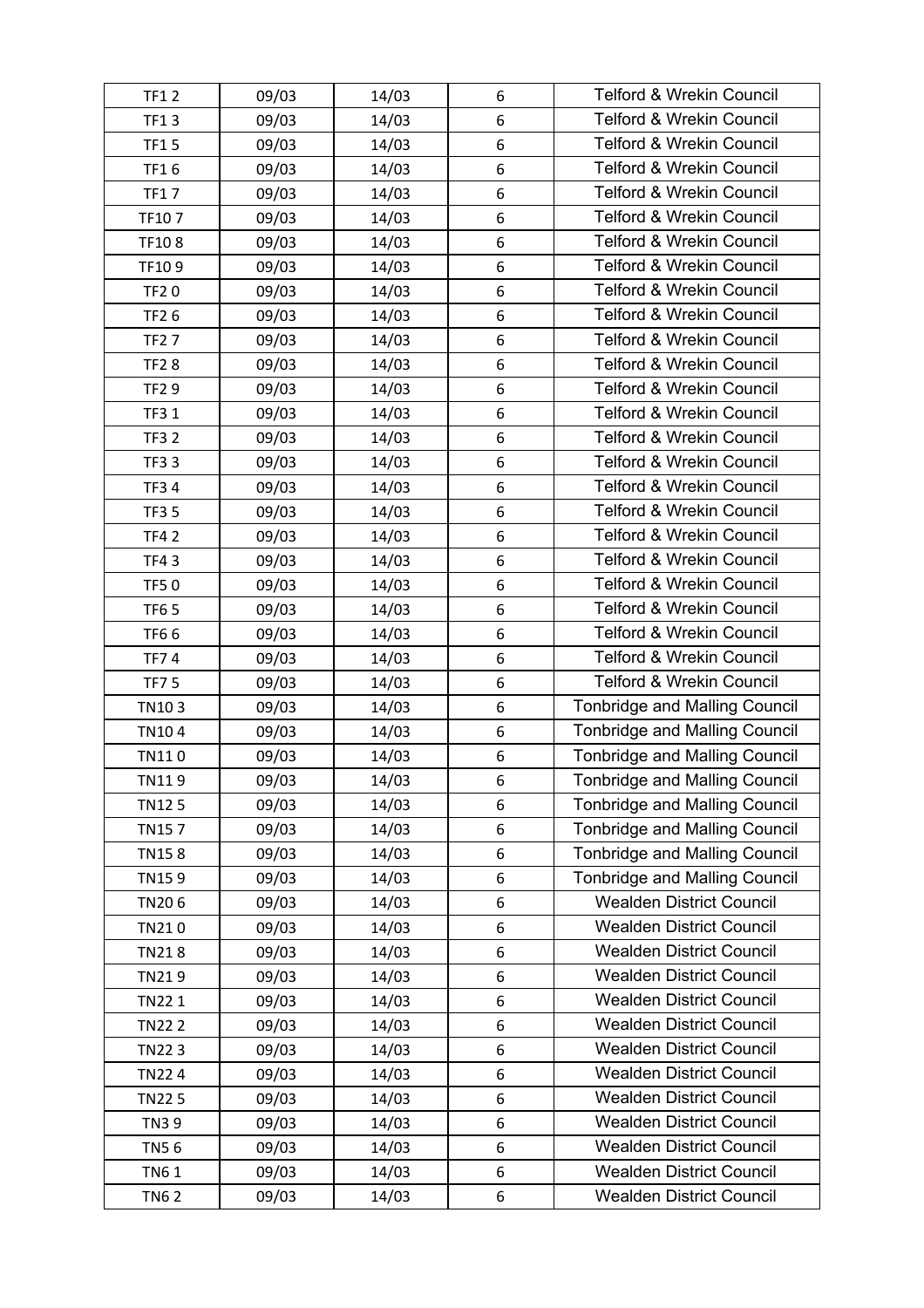| <b>TN63</b>      | 09/03 | 14/03 | 6                | <b>Wealden District Council</b>      |
|------------------|-------|-------|------------------|--------------------------------------|
| <b>TN74</b>      | 09/03 | 14/03 | 6                | <b>Wealden District Council</b>      |
| <b>TN91</b>      | 09/03 | 14/03 | 6                | <b>Tonbridge and Malling Council</b> |
| <b>TN92</b>      | 09/03 | 14/03 | 6                | <b>Tonbridge and Malling Council</b> |
| TR109            | 09/03 | 14/03 | 6                | <b>Kerrier District Council</b>      |
| <b>TR115</b>     | 09/03 | 14/03 | 6                | Kerrier District Council             |
| TR126            | 09/03 | 14/03 | 6                | <b>Kerrier District Council</b>      |
| TR127            | 09/03 | 14/03 | 6                | <b>Kerrier District Council</b>      |
| TR130            | 09/03 | 14/03 | 6                | <b>Kerrier District Council</b>      |
| TR138            | 09/03 | 14/03 | 6                | <b>Kerrier District Council</b>      |
| TR139            | 09/03 | 14/03 | 6                | Kerrier District Council             |
| TR140            | 09/03 | 14/03 | 6                | <b>Kerrier District Council</b>      |
| TR147            | 09/03 | 14/03 | 6                | <b>Kerrier District Council</b>      |
| <b>TR148</b>     | 09/03 | 14/03 | 6                | Kerrier District Council             |
| TR149            | 09/03 | 14/03 | 6                | <b>Kerrier District Council</b>      |
| TR151            | 09/03 | 14/03 | 6                | <b>Kerrier District Council</b>      |
| <b>TR152</b>     | 09/03 | 14/03 | 6                | <b>Kerrier District Council</b>      |
| TR153            | 09/03 | 14/03 | 6                | <b>Kerrier District Council</b>      |
| TR164            | 09/03 | 14/03 | 6                | Kerrier District Council             |
| TR165            | 09/03 | 14/03 | 6                | <b>Kerrier District Council</b>      |
| TR166            | 09/03 | 14/03 | 6                | <b>Kerrier District Council</b>      |
| <b>TR37</b>      | 09/03 | 14/03 | 6                | <b>Kerrier District Council</b>      |
| TW195            | 09/03 | 14/03 | 6                | Windsor and Maidenhead               |
| <b>TW45</b>      | 09/03 | 14/03 | 6                | London Borough of Hounslow           |
| TW4 6            | 09/03 | 14/03 | $\boldsymbol{6}$ | London Borough of Hounslow           |
| <b>TW47</b>      | 09/03 | 14/03 | 6                | London Borough of Hounslow           |
| <b>UB94</b>      | 09/03 | 14/03 | 6                | South Bucks Council                  |
| <b>UB95</b>      | 09/03 | 14/03 | 6                | South Bucks Council                  |
| W104             | 09/03 | 14/03 | 6                | City of Westminster                  |
| W105             | 09/03 | 14/03 | 6                | Royal Borough of Kensington and      |
| W106             | 09/03 | 14/03 | 6                | Royal Borough of Kensington and      |
| W2 1             | 09/03 | 14/03 | 6                | <b>City of Westminster</b>           |
| W <sub>2</sub> 2 | 09/03 | 14/03 | 6                | <b>City of Westminster</b>           |
| W <sub>2</sub> 3 | 09/03 | 14/03 | 6                | <b>City of Westminster</b>           |
| W24              | 09/03 | 14/03 | 6                | <b>City of Westminster</b>           |
| W <sub>25</sub>  | 09/03 | 14/03 | 6                | <b>City of Westminster</b>           |
| W26              | 09/03 | 14/03 | 6                | <b>City of Westminster</b>           |
| W41              | 09/03 | 14/03 | 6                | London Borough of Ealing             |
| W4 2             | 09/03 | 14/03 | 6                | London Borough of Hounslow           |
| W43              | 09/03 | 14/03 | 6                | London Borough of Hounslow           |
| W44              | 09/03 | 14/03 | 6                | London Borough of Hounslow           |
| W45              | 09/03 | 14/03 | 6                | London Borough of Hounslow           |
| W60              | 09/03 | 14/03 | 6                | London Borough of Hammersmith        |
| W67              | 09/03 | 14/03 | 6                | London Borough of Hammersmith        |
| W68              | 09/03 | 14/03 | 6                | London Borough of Hammersmith        |
| W69              | 09/03 | 14/03 | 6                | London Borough of Hammersmith        |